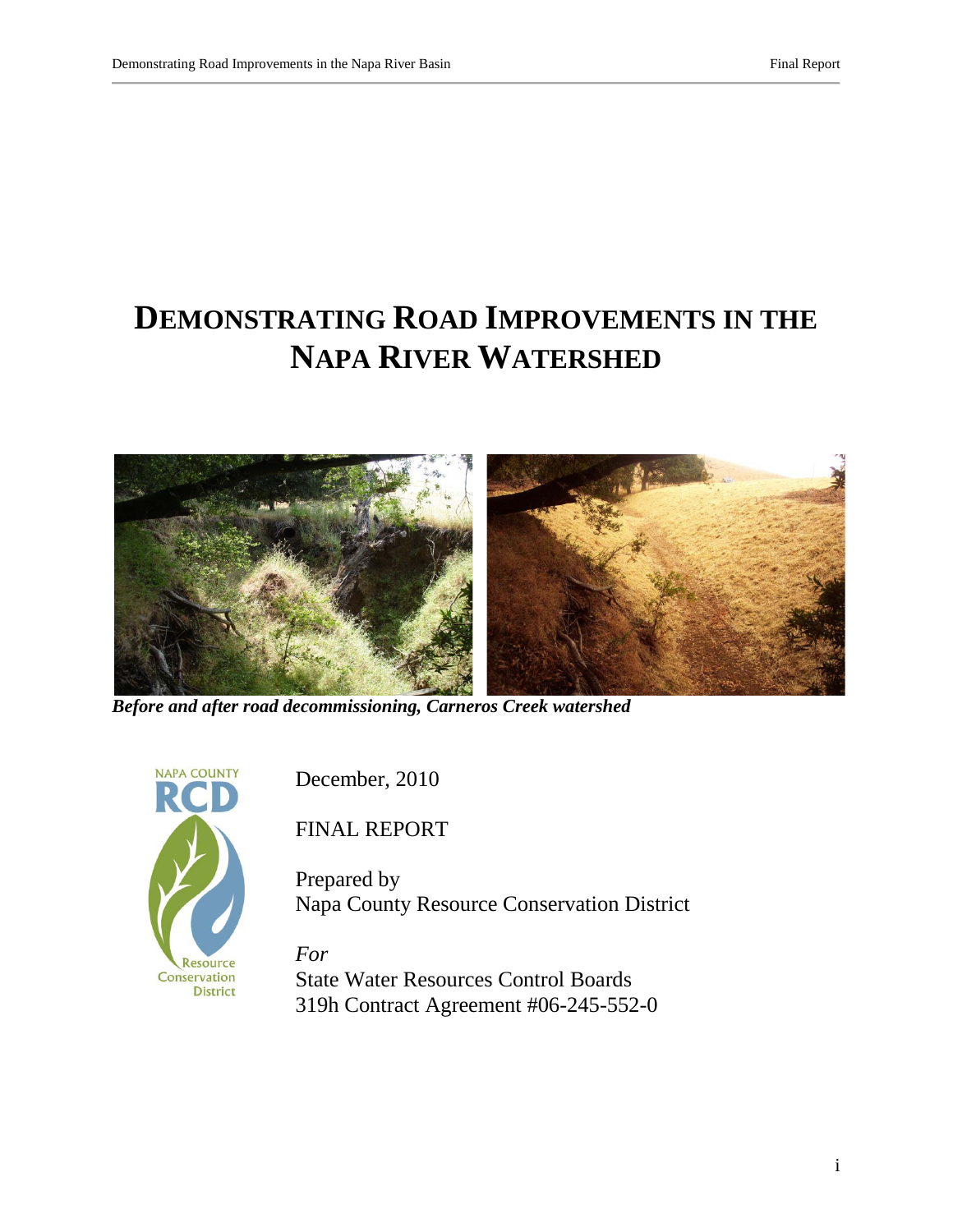# **DEMONSTRATING ROAD IMPROVEMENTS IN THE NAPA RIVER BASIN**



Frances Knapczyk [frances@naparcd.org](mailto:frances@naparcd.org)

Napa County Resource Conservation District 1303 Jefferson St. Suite 500b Napa, California 94559 707-252-4188 [www.naparcd.org](http://www.naparcd.org/)

*in collaboration with*



Bill Birmingham, Project Manager Shannon Butler, Project Scientist Danny Hagans, Principal Earth Scientist Tara Zuroweste, Professional Geologist #8418 billb@pacificwatershed.com

Pacific Watershed Associates Inc. PO Box 4433, Arcata, CA 95518-4433 707-773-1385 www.pacificwatershed.com

This project was funded with a grant awarded to the Napa County RCD through the Clean Water Act 319(h) – Nonpoint Source Implementation program administered by the California State Water Resources Control Board (Contract **#** 06-245-552-0). Funding for this project also came from Napa County Measure A, Scannell Properties, Inc., Natural Resource Conservation Service, and participating landowners.

#### **ACKNOWLEDGEMENTS**

The RCD would like to thank all the landowners that made this work possible by granting access to their properties and agreeing to maintain the sediment reduction practices.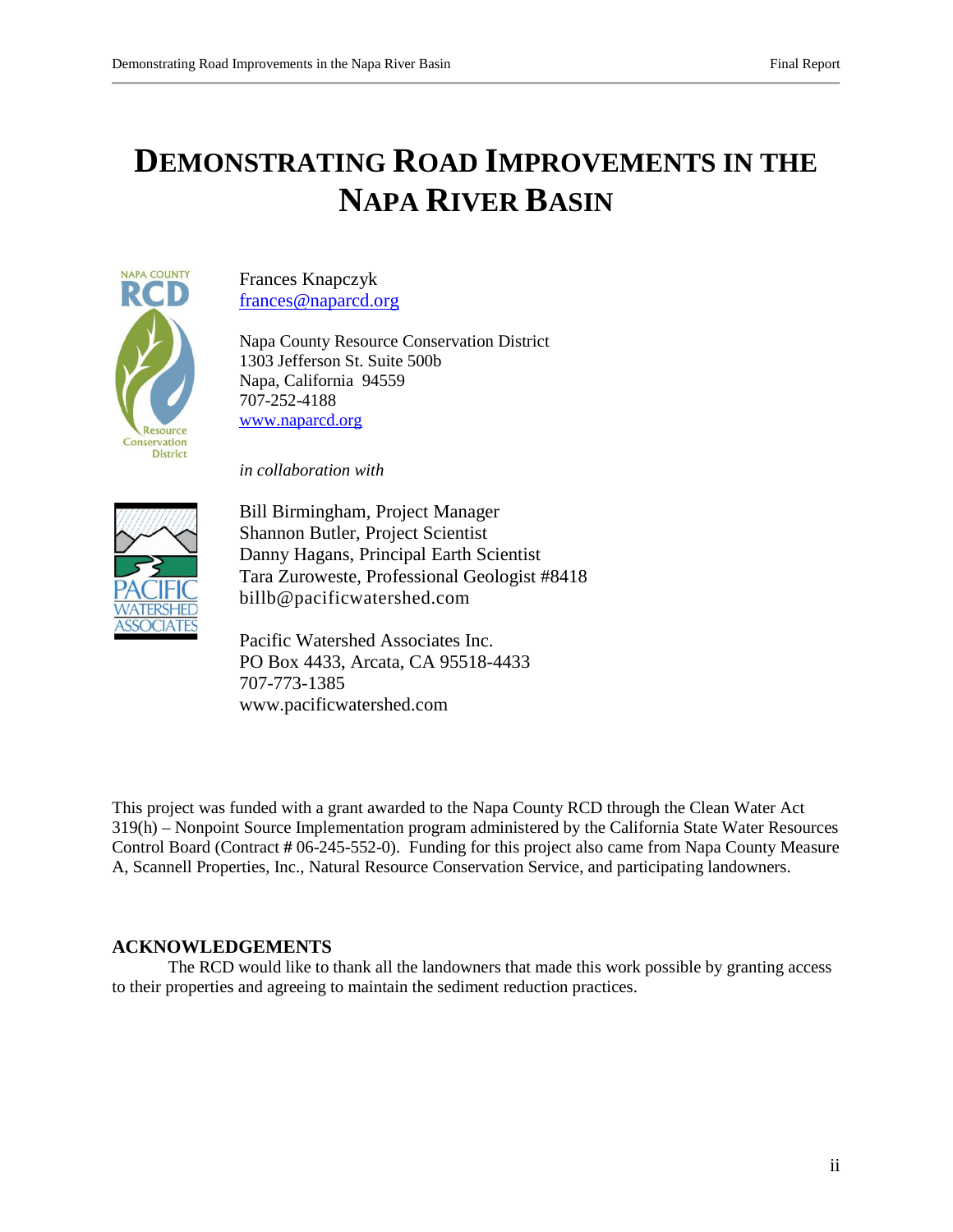#### **CONTENTS**

| $\mathcal{D}_{\mathcal{L}}$ |                                                                                      | 2   |
|-----------------------------|--------------------------------------------------------------------------------------|-----|
| 3                           |                                                                                      | 3   |
| 4                           |                                                                                      | 3   |
| 5                           | FIELD METHODS AND IMPLEMENTATION TECHNIQUES                                          | 5   |
|                             | 5.1                                                                                  | 5   |
|                             |                                                                                      | 5   |
| 6                           |                                                                                      | 6   |
|                             | Summary of Completed Erosion Control and Erosion Prevention Treatments 6<br>6.1      |     |
|                             | 6.2 Implementation Results by Landownership in the Carneros Creek Watershed          | -12 |
|                             | Implementation Results by Landownership in the Sulphur Creek Subwatershed. 12<br>6.3 |     |
|                             |                                                                                      | 14  |
| 8                           |                                                                                      | 15  |
| 9                           |                                                                                      | 16  |
| 10                          |                                                                                      |     |
|                             |                                                                                      |     |

#### **LIST OF MAPS**

- Map 1. Locations of project roads in the Carneros Creek and Sulphur Creek subwatersheds.
- Map 2. Saintsbury property (Carneros Creek subwatershed): locations of implemented sediment reduction treatments.
- Map 3. Artesa property (Carneros Creek subwatershed): locations of implemented sediment reduction treatments.
- Map 4. Hudsonia property (Carneros Creek subwatershed): locations of implemented sediment reduction treatments.
- Map 5. Cain property (Sulphur Creek subwatershed): locations of implemented sediment reduction treatments.
- Map 6. Learned-Perry property (Sulphur Creek subwatershed): locations of implemented sediment reduction treatments.
- Map 7. Marston property (Sulphur Creek subwatershed): locations of implemented sediment reduction treatments.
- Map 8. Hoffman property (Sulphur Creek subwatershed): locations of implemented sediment reduction treatments.

#### **LIST OF TABLES**

Table 1. Number of sites and lengths of road treated to reduce sediment delivery.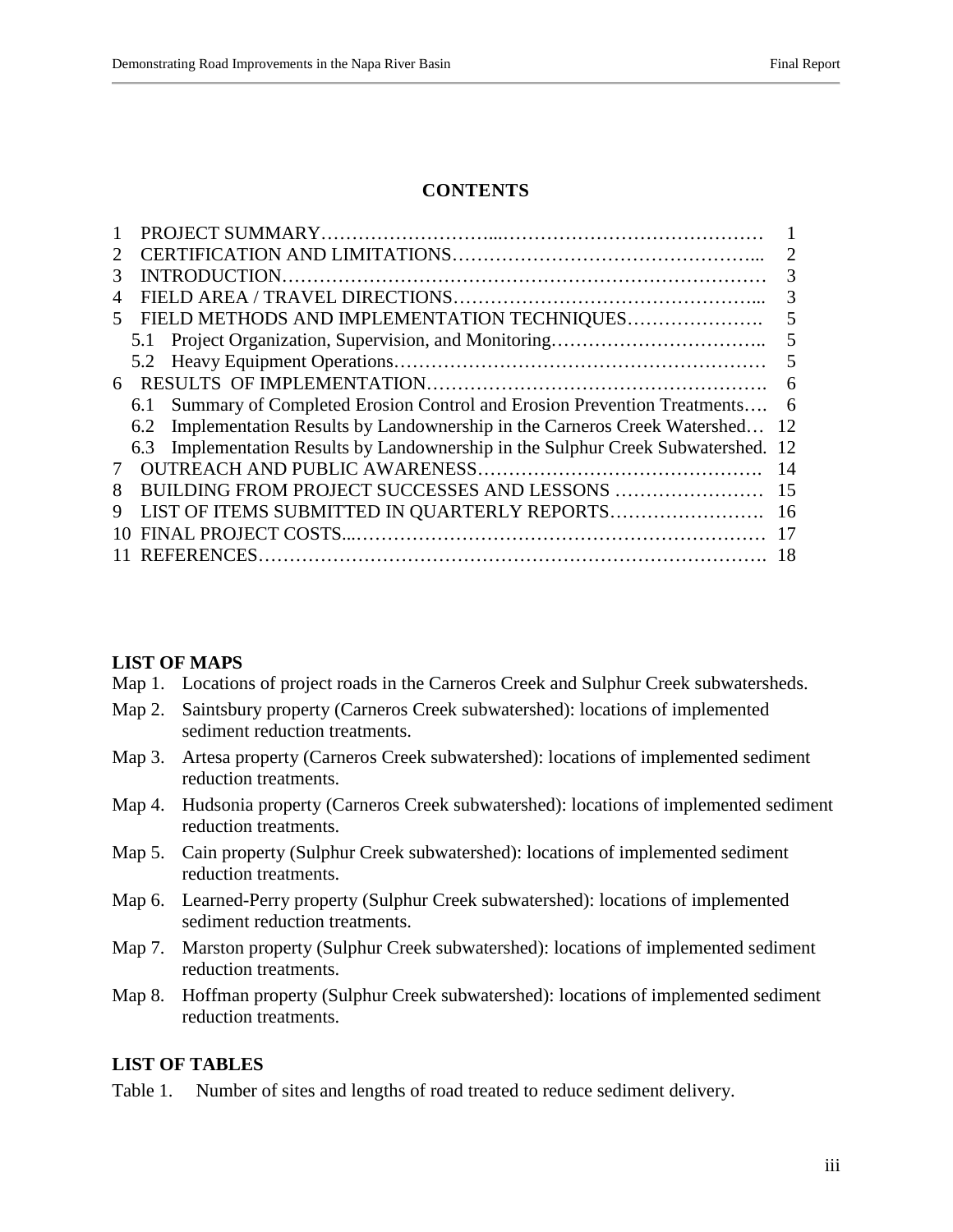- Table 2. Estimated sediment savings for the project area.
- Table 3. Treated sediment delivery sites and estimated sediment savings by road.
- Table 4a. Carneros Creek watershed: proposed versus as-built (completed) treatments.
- Table 4b. Sulphur Creek watershed: proposed versus as-built (completed) treatments.
- Table 5. Total project costs.

#### **LIST OF APPENDIXES**

.

- Appendix A. Summary of measurable project metrics.
- Appendix B. Road logs of as-built treatments for the Carneros Creek subwatershed.
- Appendix C. Road logs of as-built treatments for the Sulphur Creek subwatershed.
- Appendix D. Selected photos of treatment sites before and after implementation.
- Appendix E. Terminology and techniques used in road related erosion control and erosion prevention projects.
	- 1. Sources of road related erosion.
	- 2. Overview of storm-proofing roads.
- Appendix F. Typical drawings (schematic diagrams) showing components of erosion control and erosion prevention treatments, and techniques for construction.

**COVER PHOTOS:** View of stream crossing site# 200 on the Saintsbury property in the Carneros Creek subwatershed: pre-implementation (left) and post-implementation (right).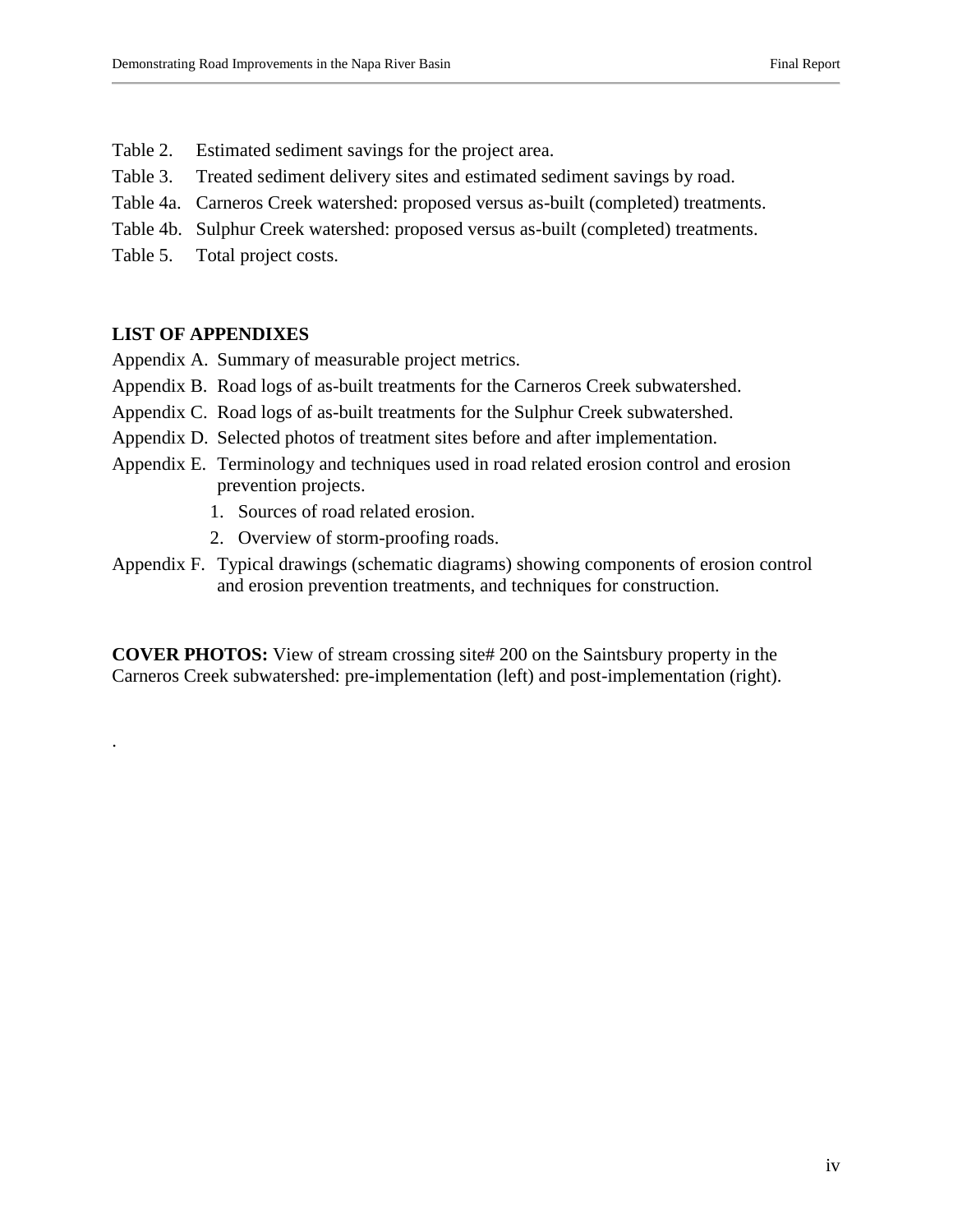# **1. Project Summary**

At the request of the Napa County Resource Conservation District (NCRCD), Pacific Watershed Associates Inc. (PWA) completed the project design and layout, and supervised heavy equipment operations, to implement road related erosion control and erosion prevention treatments along approximately 5.17 mi of road in two subwatersheds of the Napa River basin: Sulphur Creek and Carneros Creek. The work plan addressed treatment sites previously assessed as having high or high-moderate treatment immediacies, as well as all lengths of hydrologically connected road. The completed work in the Carneros and Sulphur Creek subwatersheds represents the first two phases of a three-phase sediment reduction and watershed restoration project being undertaken by the NCRCD for the Napa River basin.

In the Sulphur Creek subwatershed, PWA supervised upgrading treatments along approximately 3.85 mi of road on 4 private landownerships (Cain, Learned-Perry, Marston, and Hoffman properties). The work was completed between August and October 2010. A total of 32 sites were treated, including 29 stream crossings, 2 ditch relief culverts, and 1 landslide.

In the Carneros Creek subwatershed, sediment reduction treatments were completed between August and November 2009 along approximately 1.32 mi of road on 3 different landownerships (Saintsbury, Artesa, and Hudsonia properties). A total of 14 sites were treated to reduce erosion and sediment delivery: 12 sites were upgraded (11 stream crossings and 1 ditch relief culvert), and 2 stream crossings on the Saintsbury property were decommissioned.

PWA estimates that treating the 46 sites and 5.17 mi of road reaches in the two subwatersheds will substantially diminish the delivery of coarse and fine sediment to the stream system, including approximately  $3,465 \text{ yd}^3$  of sediment projected to originate from episodic erosion at individual sites, and approximately 4,045  $yd^3$  of fine sediment estimated to originate from the chronic erosion of road, ditch, and cutbank surfaces during the next decade alone.

The successful completion of this project represents important progress in reducing road related erosion and sediment delivery to Carneros and Sulphur Creeks, and establishing long-term improvements in water quality in local streams as well as in the Napa River. If employed with responsible future land use practices, the erosion control and erosion prevention treatments completed for this project can be expected to contribute to the recovery of salmonid habitat in the Napa River basin over the next several decades.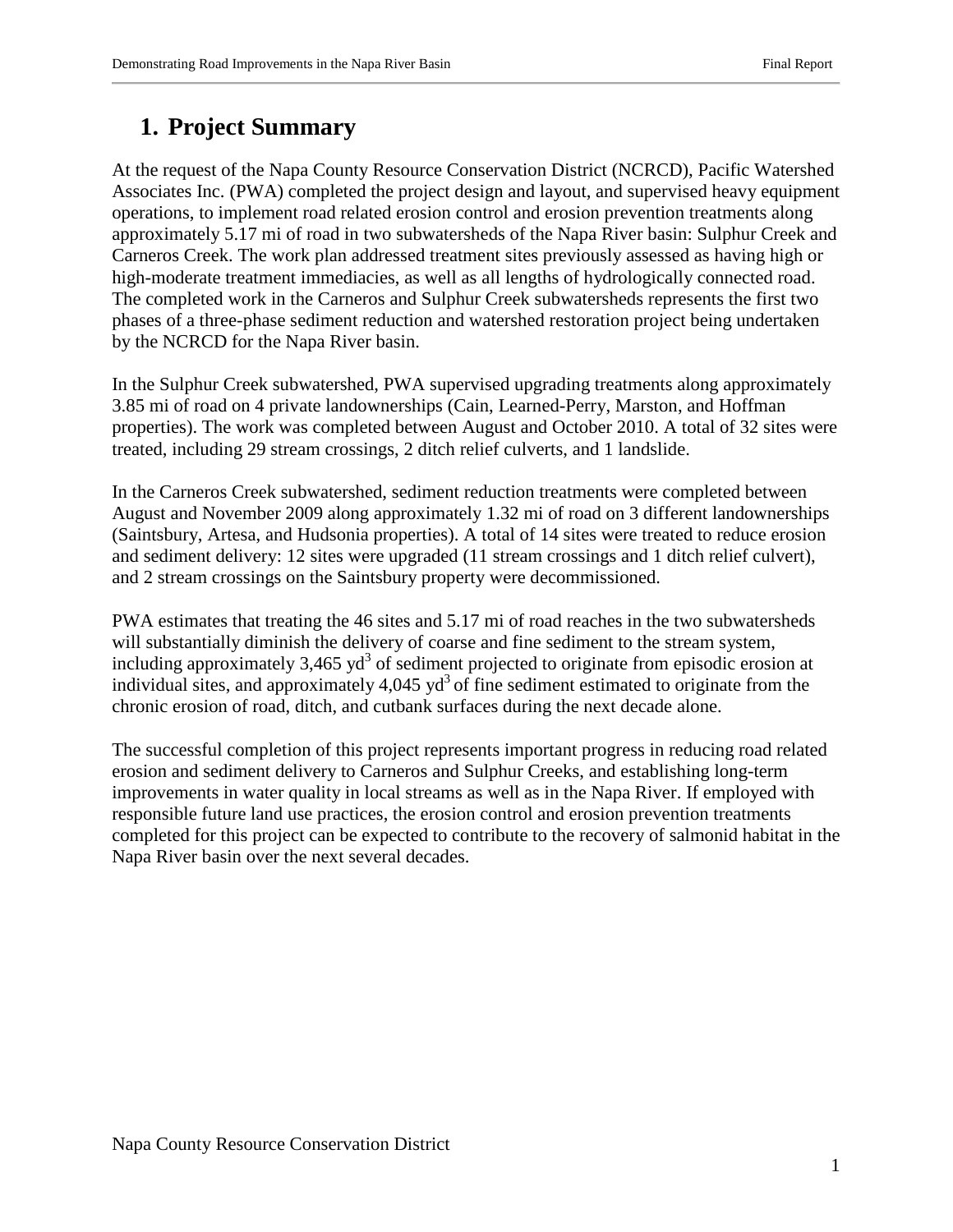## **2. Certification and Limitations**

Sections 1 through 6 of this report was prepared by or under the direction of a licensed professional geologist at Pacific Watershed Associates Inc. (PWA), and all information herein is based on data and information collected by PWA staff. Erosion control treatment prescriptions, on-the-ground pre-implementation layout, and technical oversight of heavy equipment for the project were similarly conducted by or under the responsible charge of a California licensed professional geologist at PWA.

Analyses, data, and results presented in this report are only intended to meet the reporting requirements as specified in California Department of Fish and Game Agreement #1600-2008- 0413. Data used to generate the original proposal and work plan were based on road erosion inventories originally conducted in 2002. Site conditions can change rapidly under certain conditions; therefore, prior to implementation many sites were reevaluated in 2009-2010. The data expressed within this draft report are PWA's best approximations based on all the available information. Final data for heavy equipment hours and excavation volumes were provided to PWA by heavy equipment subcontractors, and PWA is not responsible for any errors in their records or reporting.

Initial recommendations prescribed for restoration and erosion control at specific sites are based on observations of surficial conditions at the time of the original assessment. Once implementation is underway, subsurface conditions revealed by heavy equipment may not reflect the original surficial observations. Where necessary, original treatment prescriptions may be modified based on the updated site-specific subsurface conditions. This practice of "adaptive management" is undertaken as necessary in order to maximize the success of the project and to minimize the risk of future erosion and sediment delivery.

The interpretations and conclusions presented in this report are based on a study of inherently limited scope, and findings are valid as of the report submittal date. Observations are semi-quantitative, confined to surface expressions of limited extent and artificial exposures of subsurface materials. Interpretations of problematic geologic and geomorphic features (such as unstable hillslopes) and erosion processes are based on the information available at the time of the study, and on the nature and distribution of existing features. PWA is not responsible for changes in the conditions of the property with the passage of time, whether due to natural processes or to the works of man, or changing conditions on adjacent properties.

Certified by:

Tara Zuroweste California Professional Geologist #8418 Pacific Watershed Associates Inc.

\_\_\_\_\_\_\_\_\_\_\_\_\_\_\_\_\_\_\_\_\_\_\_\_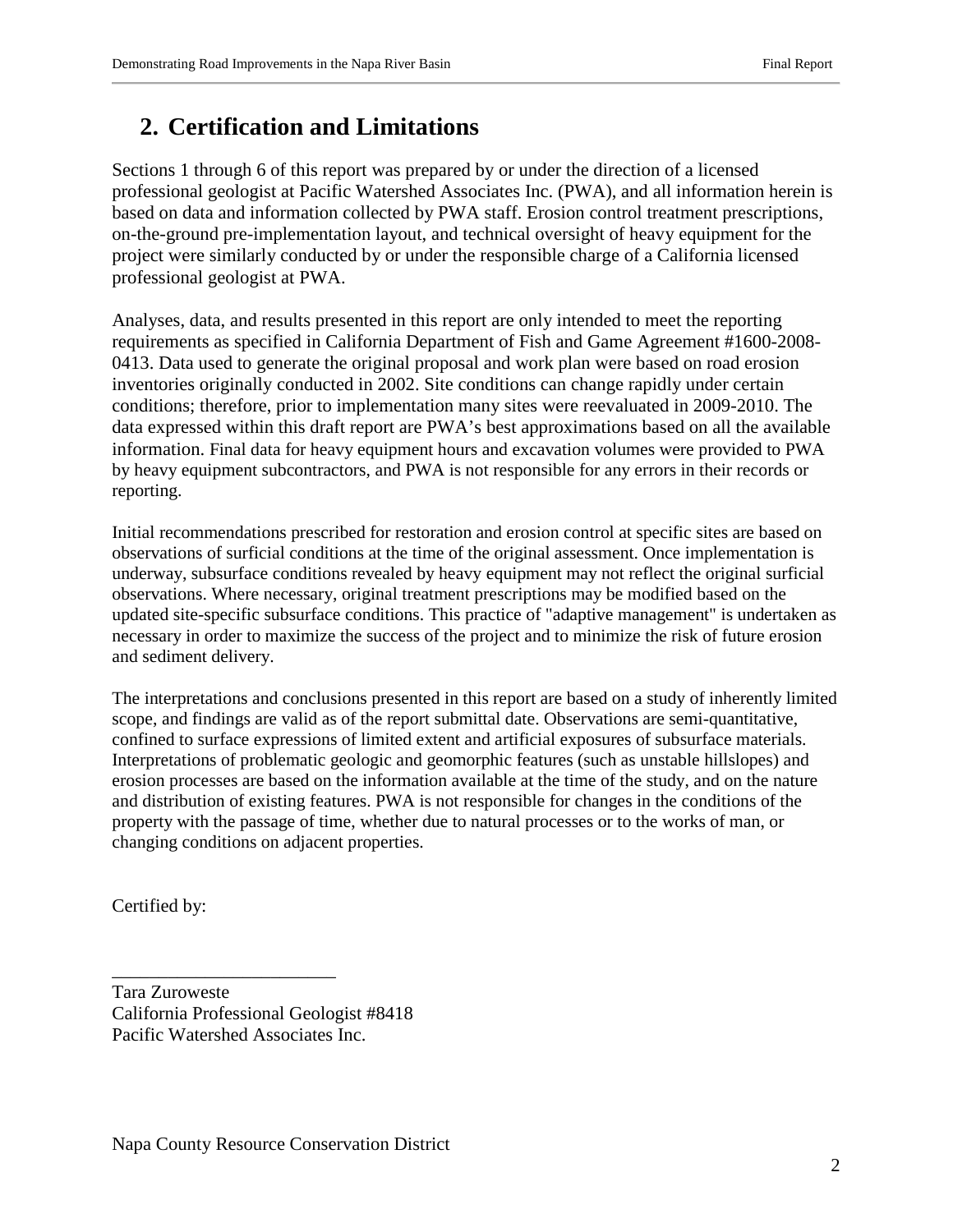# **3. Introduction**

In 2007, the NCRCD contracted PWA to undertake the project design and layout to implement the prioritized treatment plans for the Carneros Creek and Sulphur Creek subwatersheds (Map 1) developed as part of an earlier road related sediment source assessment for the area (Pacific Watershed Associates, 2003a, 2003b). The work plan focused on all sediment delivery sites that had been designated with high or high-moderate treatment immediacies, as well as all reaches of hydrologically connected road. The implementation work, reported here, was completed between 2009 and 2010 on a total of 7 private properties: 3 in the Carneros Creek subwatershed, and 4 in the Sulphur Creek subwatershed. The goals of the project were to implement well-established erosion control and prevention techniques in order to minimize the impact of road related sediment to anadromous fish-bearing streams tributaries of the Napa River.

The 2002 assessment for the Carneros Creek subwatershed covered approximately 23.5 mi of county maintained roads and privately owned roads (Pacific Watershed Associates, 2003a). The inventory was conducted on 5 different privately owned parcels as well as the county road that travels along the valley bottom. In 2009, PWA implemented road related erosion control and erosion prevention treatments at individual sites and along road segments on 3 of the properties: the Saintsbury, Artesa, and Hudsonia properties (Maps 2-4, Appendix B). The 2002 assessment for the Sulphur Creek subwatershed covered 23.7 mi of county maintained roads and privately owned roads (Pacific Watershed Associates, 2003b). Road related sediment reduction treatments were completed during 2010 on 4 private landholdings in the Sulphur Creek subwatershed: the Learned-Perry, Cain, Marston, and Hoffman properties (Maps 5-8, Appendix C).

In this report we provide a summary of the road related sediment reduction treatments completed under the supervision of PWA between 2009 and 2010. All erosion control and erosion prevention treatments implemented for this project followed guidelines described in the *Handbook for Forest and Ranch Roads* (Weaver and Hagans, 1994), as well as CDFG's *Salmonid Stream Habitat Restoration Manual*, Parts IX and X (Taylor and Love, 2003; Weaver et al., 2006). Implementation results are provided on Maps 2-8, Tables 1-4, and Appendixes A-D. Final project costs are detailed in Table 5. An overview of terminology used in road related sediment reduction projects, and typical drawings of treatment procedures, are provided in Appendixes E and F, respectively.

# **4. Field area / Travel directions**

Carneros Creek and Sulphur Creek are subwatersheds of the Napa River watershed in northern California (Map 1). Carneros Creek is third order tributary of the Napa River. The Carneros Creek watershed covers an area of approximately 9  $mi^2$ , and contains approximately 25 mi of blue-line streams and tributaries (USGS, 1980b, 1980d, 1981). The mainstem of Carneros Creek is approximately 11 mi long; an additional 14 mi of tributary streams drain to it. Elevations in the watershed range from mean sea level at the confluence of Carneros Creek with the Napa River to approximately 1,660 ft above mean sea level at its headwaters.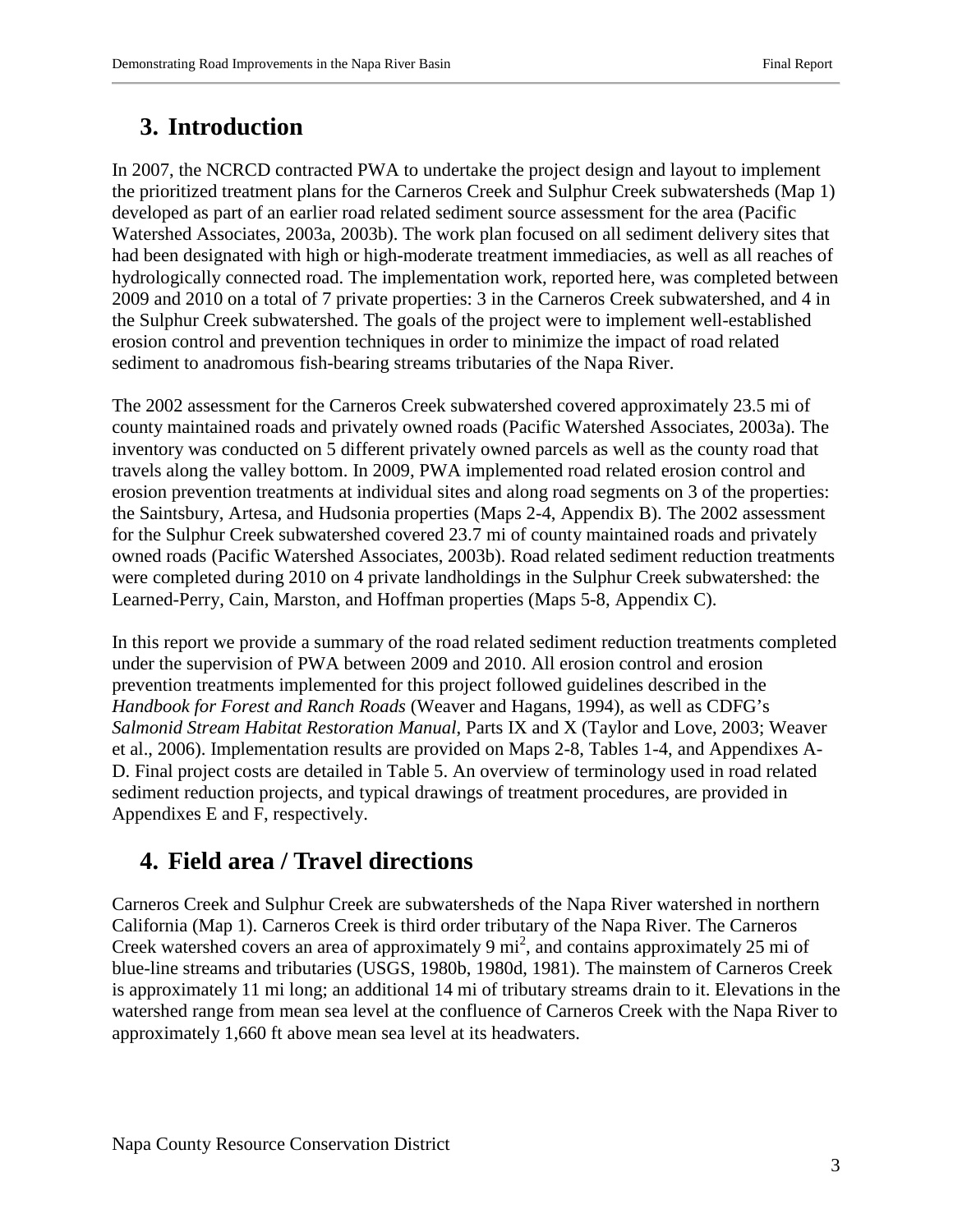#### Map 1

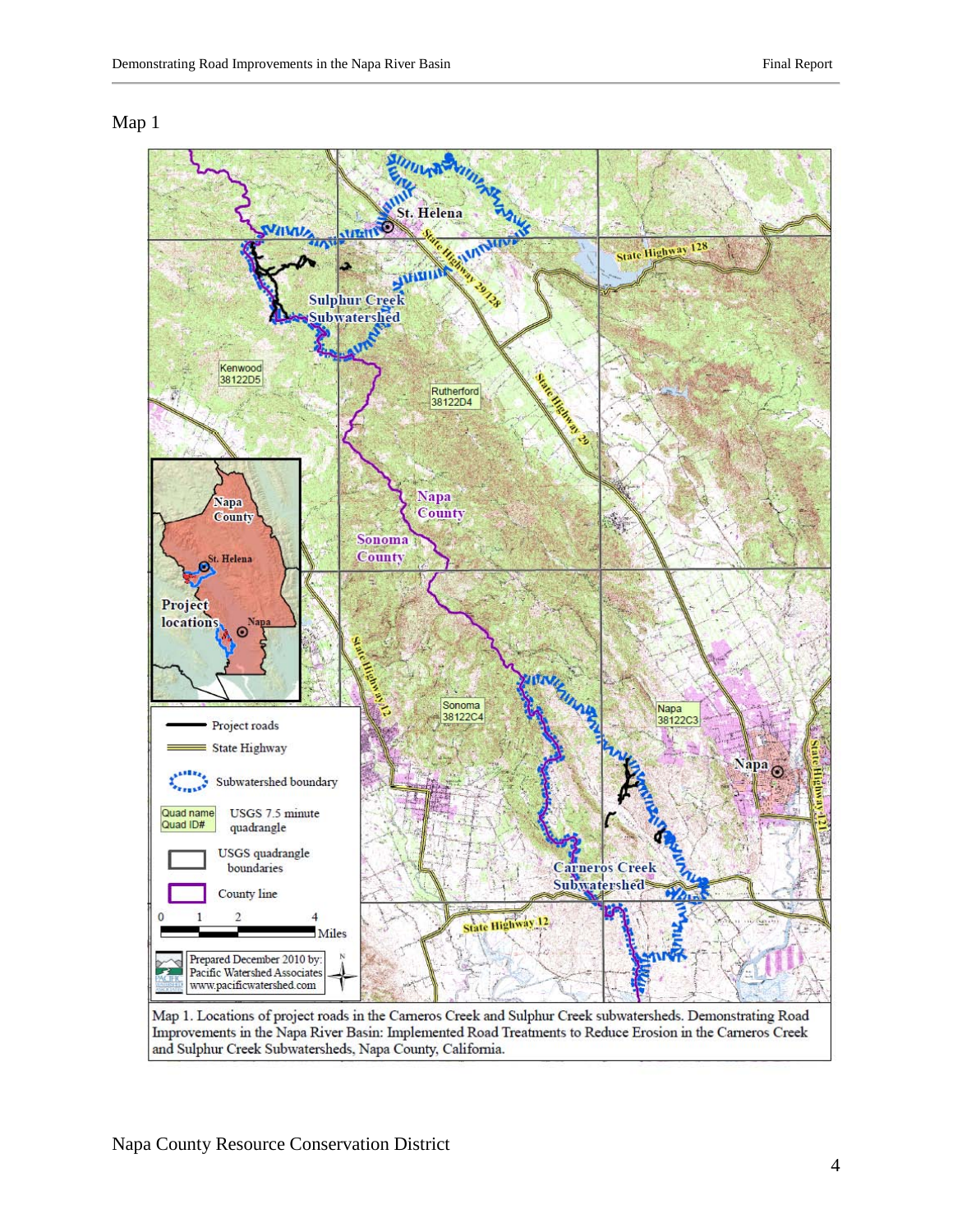The Carneros Creek project area is accessed by taking California State Highway 29, near the city of Napa, California, to Highway 121, and then traveling west on Highway 121 to Old Sonoma Road. Travel on Old Sonoma road to the intersection with Dealy Lane; turn north on Dealy Lane, and continue to the intersection with Henry Road. Continue north on Henry Road to the start of the project area.

Sulphur Creek is also a major tributary of the Napa River. Its watershed covers approximately 9.5 mi<sup>2</sup> in Napa County, on the eastern side of the Mayacaama Mountains, and includes approximately 24 mi of blueline streams and tributaries (USGS 1973, 1980a, 1993, 1997). Elevations in the watershed range from approximately 200 ft above sea level at the confluence of Sulphur Creek with the Napa River to approximately 2,730 ft at Bald Mountain.

The Sulphur Creek project area is accessed by 2 different routes from California State Highway 29 near St. Helena, California. The Learned-Perry and Cain properties are reached by taking Spring Mountain Road to Langtry Road. The Marston and Hoffman Institute properties are reached by taking Spring Street to White Sulphur Spring Road.

# **5. Field Methods and Implementation Techniques**

### *Project Organization, Supervision, and Monitoring*

PWA provided technical oversight during on-the-ground implementation (primarily road upgrading) for this project during the summer and fall months of 2009 for the Sulphur Creek area, and 2010 for the Carneros Creek area. The treatment plan employed for the project was based on the detailed field inventory conducted during the original project assessment, which included observations of initial site conditions, estimated risks of future erosion, and a proposed course of action for implementing treatments at each site (Pacific Watershed Associates, 2003a, 2003b).

Pre-implementation layout included compiling road logs for project sites; reevaluating and flagging all work sites in the field; and finalizing lists of needed materials, including culverts, riprap and road rock, seed, and mulch. During the course of the project, PWA supervised the progress of heavy equipment operations, and conferred with operators in the field as needed to review treatment specifications. To monitor remediation efforts while in progress, and evaluate the overall effectiveness and success of the treatment plan, PWA photographed work sites from designated vantage points before, during, and after heavy equipment operations and treatment implementation. Pertinent photosets for site and road drainage treatments for this project are provided in Appendix D.

### *Heavy Equipment Operations*

Napa County RCD contracted Charles Hope Construction and Bud Garman Construction Services Inc., to provide the heavy equipment, operators, and laborers to carry out the work plan. The heavy equipment was used in various combinations as required by the treatment plan, and included an excavator, bulldozer, roller, dump truck, water truck, grader, service truck, and a lowbed for transportation of equipment. The work was undertaken during summer low-flow periods when any potential impacts to water quality could be minimized.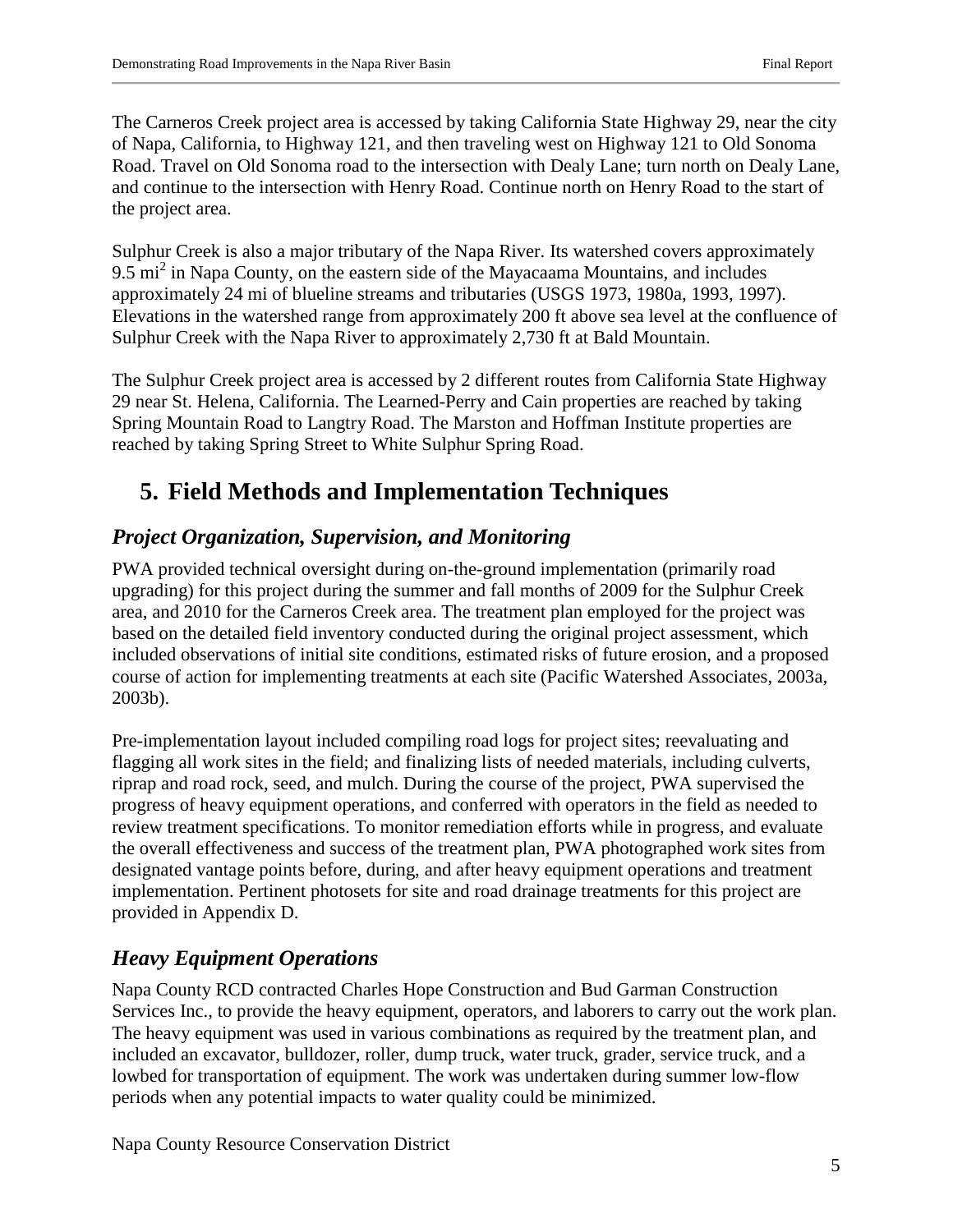Uses for the excavator were numerous, and included: (1) opening access to each site on abandoned roads (brushing and moving large obstructions); (2) excavating soil and organic debris (including logs and brush) from stream crossings; (3) placing small volumes of excavated spoil on stable slopes near decommissioned stream crossings; (4) insloping and outsloping road beds between sites; (5) "mulching" decommissioned roads with logs, limbs, and brush; (6) constructing cross-road drains on decommissioned roads; (7) excavating material from the outboard edge of the road prism at locations where rolling dips were constructed, to prevent material from becoming sidecast; (8) excavating and replacing fill at stream crossings with upgraded culverts; and (9) installing settling basins to allow fine sediment to settle out before entering the stream.

Uses for bulldozers included: (1) creating access for dump trucks by reconstructing roads and stream crossings, (2) pushing excavated material to nearby disposal sites, (3) grooming off-site spoil disposal sites where excavated material was dumped, (4) ripping (decompacting) old road surfaces, and (5) installing road drainage structures such as rolling dips and critical dips.

Dump trucks were used to haul road rock, riprap, and culverts to upgrade sites specified in the erosion control plan, and endhaul excess spoil material to a stable spoil sites.

Water trucks were used to minimize dust pollution, maintain proper soil moisture during excavation, and ensure good compaction of material during backfill and final road shaping. A grader was used during construction of some road drainage features and served to achieve a final road shape and smooth running surface.

# **6. Results of Implementation**

### *Summary of Completed Erosion Control and Erosion Prevention Treatments*

Between August 2009 and November 2010, PWA supervised the treatment of a total of 46 sites in the project area: 14 sites in the Carneros Creek watershed, and 32 sites in the Sulphur Creek watershed (Maps 2-8; Table 1; Appendixes A-D). Treated sites in the Carneros Creek watershed included 13 stream crossings and 1 ditch relief culvert (DRC). All sites were upgraded with the exception of 2 stream crossings: site #190 and site #200 on the Saintsbury property. All sites in the Sulphur Creek watershed were upgraded, including 29 stream crossings, 1 landslide, and 2 DRCs. Successful erosion control and erosion prevention treatments for some sites also required treating adjacent segments of hydrologically connected road that were eroding and funneling concentrated flow to the sites and into the stream system. Hydrologically connected road reaches treated in the project area totaled approximately 5.17 mi: a total of 3.99 mi leading to stream crossings; 0.44 mi leading to DRCs; and an additional 0.74 mi at locations where there was not an associated site that required treatment (Table 1).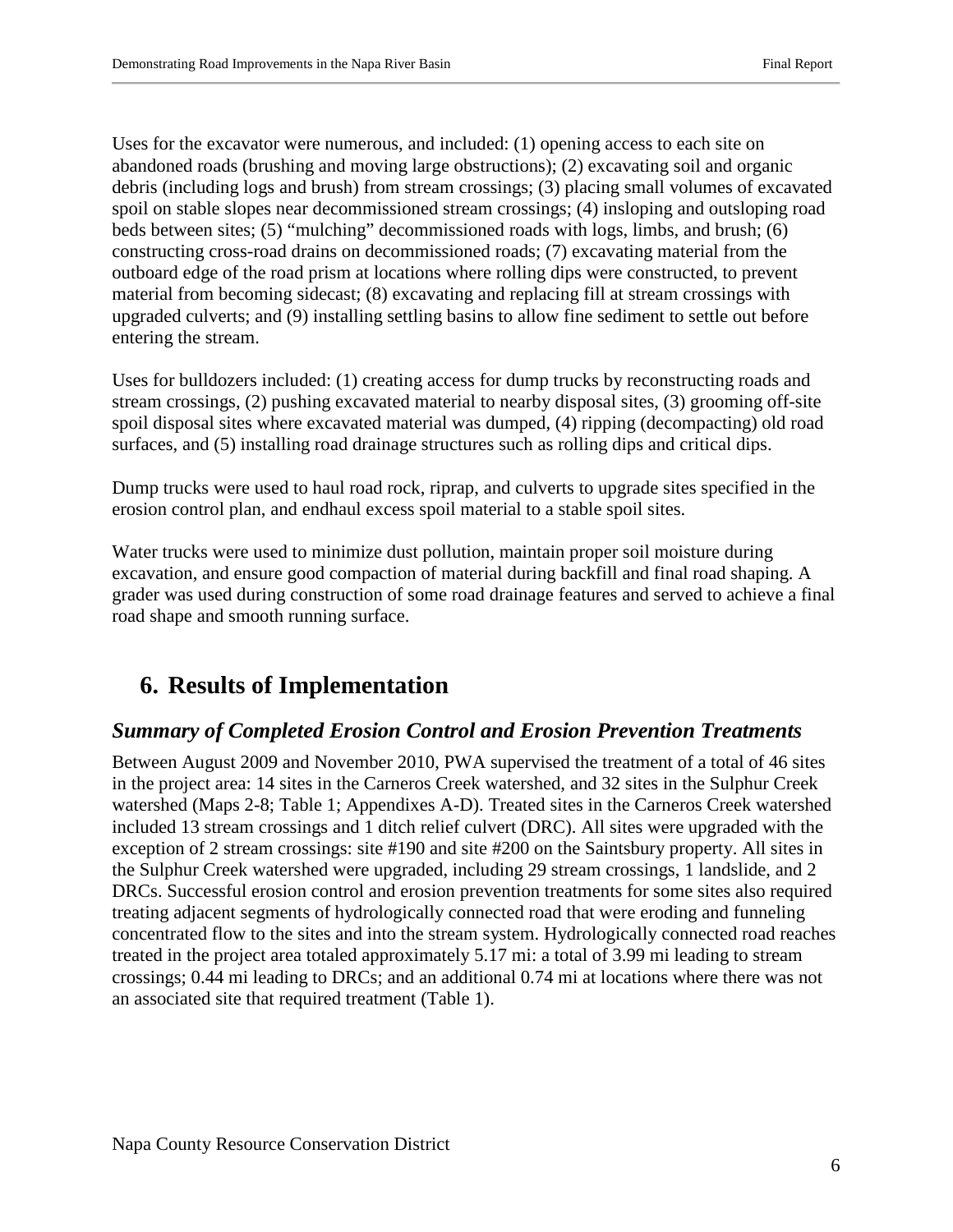| Table 1. Number of sites and lengths of road treated to reduce sediment delivery. Demonstrating |
|-------------------------------------------------------------------------------------------------|
| Road Improvements in the Napa River Basin: Implemented Road Treatments to Reduce Erosion in     |
| the Carneros Creek and Sulphur Creek Subwatersheds, Napa County, California.                    |

| Site type                                             | <b>Sites treated</b><br>#) | <b>Hydrologically</b><br>connected <sup>a</sup> road<br>segments treated (mi) |
|-------------------------------------------------------|----------------------------|-------------------------------------------------------------------------------|
| <b>Carneros Creek subwatershed</b>                    |                            |                                                                               |
| Stream crossings                                      | 13                         | 1.10                                                                          |
| Ditch relief culvert                                  |                            | 0.07                                                                          |
| Subtotal                                              | 14                         | 1.32                                                                          |
| Locations treated for road drainage only <sup>b</sup> |                            | 0.15                                                                          |
|                                                       |                            |                                                                               |
|                                                       |                            |                                                                               |
| <b>Sulphur Creek subwatershed</b>                     |                            |                                                                               |
| Stream crossings                                      | 29                         | 2.89                                                                          |
| Landslide                                             |                            | 0.0                                                                           |
| Ditch relief culvert                                  | $\overline{2}$             | 0.37                                                                          |
| Subtotal                                              | 32                         | 3.26                                                                          |
| Locations treated for road drainage only <sup>c</sup> |                            | 0.59                                                                          |
|                                                       |                            |                                                                               |
| <b>Total</b>                                          | 46                         | 5.17                                                                          |

a *Hydrologically connected road segments* refer to lengths of road adjacent to the treatment sites that are funneling sediment to the sites and into the stream system.

b Includes 8 stable stream crossings and 1 landslide (site  $# 199$ ).

<sup>c</sup>Includes 20 stable stream crossings, 1 landslide, 1 DRC, and 4 road drainage discharge points.

Table 2 shows the sediment savings achieved for this project, which is the estimated volume of sediment that will be prevented from eroding into the stream system over time as a result of implementing the site and road drainage treatments. PWA estimates that implementing the sitespecific treatments will prevent the future, episodic delivery of approximately  $3,648 \text{ yd}^3$  of sediment to the stream system in the coming decades. The majority (97%) of site-specific sediment savings  $(3,545 \text{ yd}^3)$  is the result of erosion control and erosion prevention treatments at stream crossings. In addition, we estimate that treating landslides and DRC sites in the project area will prevent delivery of about  $105 \text{ yd}^3$  of sediment. The sediment savings achieved from implementing road drainage treatments on hydrologically connected road reaches, which will reduce chronic erosion and runoff from road surfaces, ditches, and cutbanks in the project area, is calculated for a 10 yr period and is therefore projected to be approximately 4,045 yd<sup>3</sup> for the next decade alone.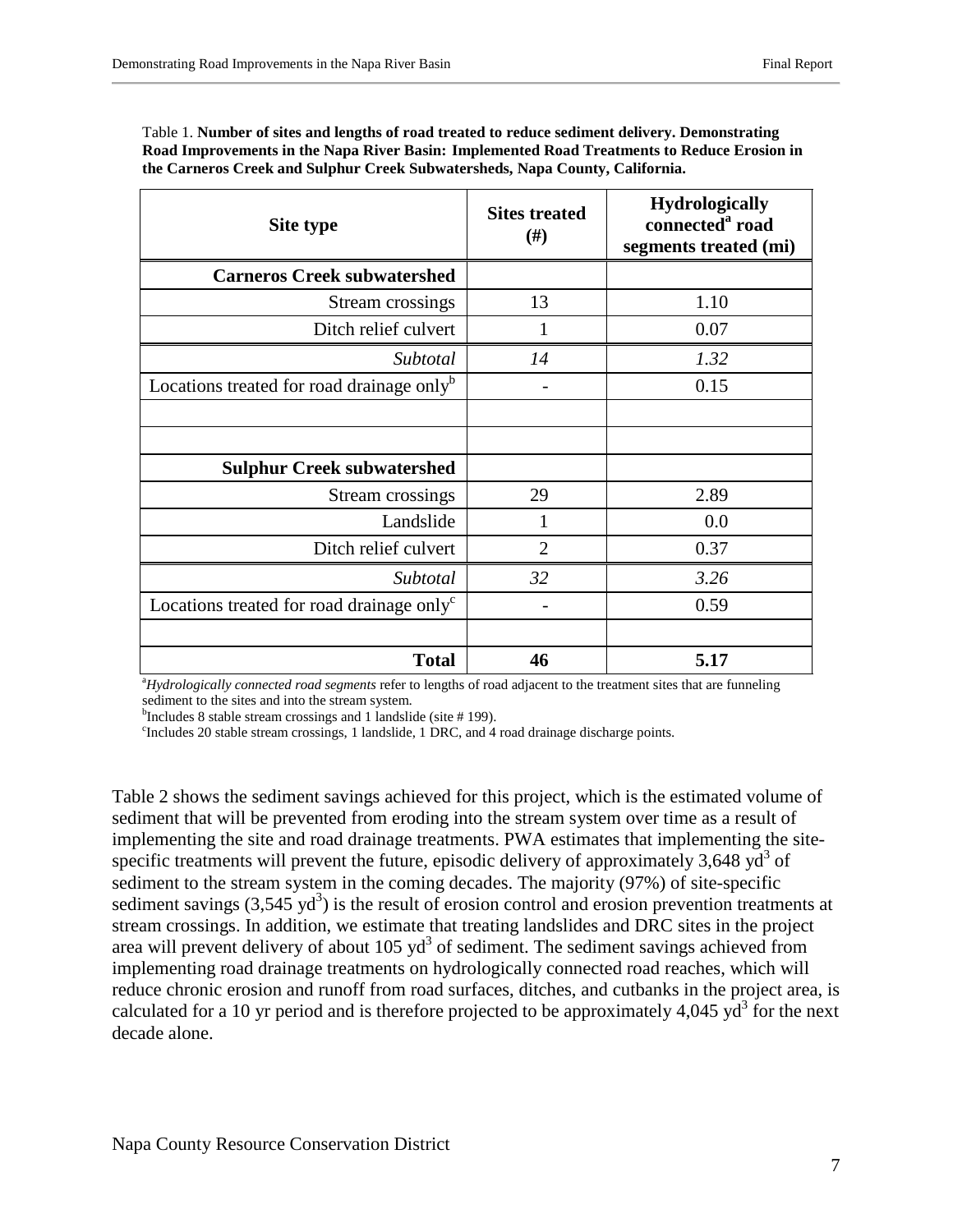Table 2. Estimated sediment savings for treated sites and hydrologically connected road reaches. Demonstrating Road Improvements in the Napa River Basin: Implemented Road Treatments to Reduce Erosion in the Carneros Creek and Sulphur Creek Subwatersheds, Napa County, California.

| <b>Sediment sources</b>                                                                         | <b>Estimated sediment</b><br>savings $(yd^3)$ | <b>Percent</b><br>of total |  |  |
|-------------------------------------------------------------------------------------------------|-----------------------------------------------|----------------------------|--|--|
| <b>Carneros Creek subwatershed</b>                                                              |                                               |                            |  |  |
| Episodic sediment delivery from road related erosion sites (indeterminate time period)          |                                               |                            |  |  |
| Stream crossings                                                                                | 1,290                                         | 99%                        |  |  |
| Ditch relief culvert                                                                            | 5                                             | $<$ 1%                     |  |  |
| Subtotal                                                                                        | 1,295                                         | 100%                       |  |  |
| Chronic sediment delivery from road surface erosion (estimated for a 10 yr period) <sup>a</sup> |                                               |                            |  |  |
| Subtotal                                                                                        | 1,035                                         |                            |  |  |
|                                                                                                 |                                               |                            |  |  |
| <b>Sulphur Creek subwatershed</b>                                                               |                                               |                            |  |  |
| Episodic sediment delivery from road related erosion sites (indeterminate time period)          |                                               |                            |  |  |
| <b>Stream crossings</b>                                                                         | 2,255                                         | 95%                        |  |  |
| Landslides                                                                                      | 85                                            | 4%                         |  |  |
| Ditch relief culverts                                                                           | 15                                            | $1\%$                      |  |  |
| Subtotal                                                                                        | 2,353                                         | 100%                       |  |  |
| Chronic sediment delivery from road surface erosion (estimated for a 10 yr period) <sup>a</sup> |                                               |                            |  |  |
| Subtotal                                                                                        | 3,010                                         |                            |  |  |
|                                                                                                 |                                               |                            |  |  |
| Total sediment savings from episodic sources<br>(sediment delivery sites)                       | 3,648                                         |                            |  |  |
| <b>Total sediment savings from chronic sources</b><br>(road/ditch/cutbank surfaces)             | 4,045                                         |                            |  |  |

<sup>a</sup>Sediment delivery for rocked and native surface roads is calculated for a 10 yr period. It assumes a combined width of 20 ft for the road, ditch, and cutbank contributing area, and 0.2 ft lowering of road and retreat of cutbank surfaces per decade based on field analyses by PWA staff.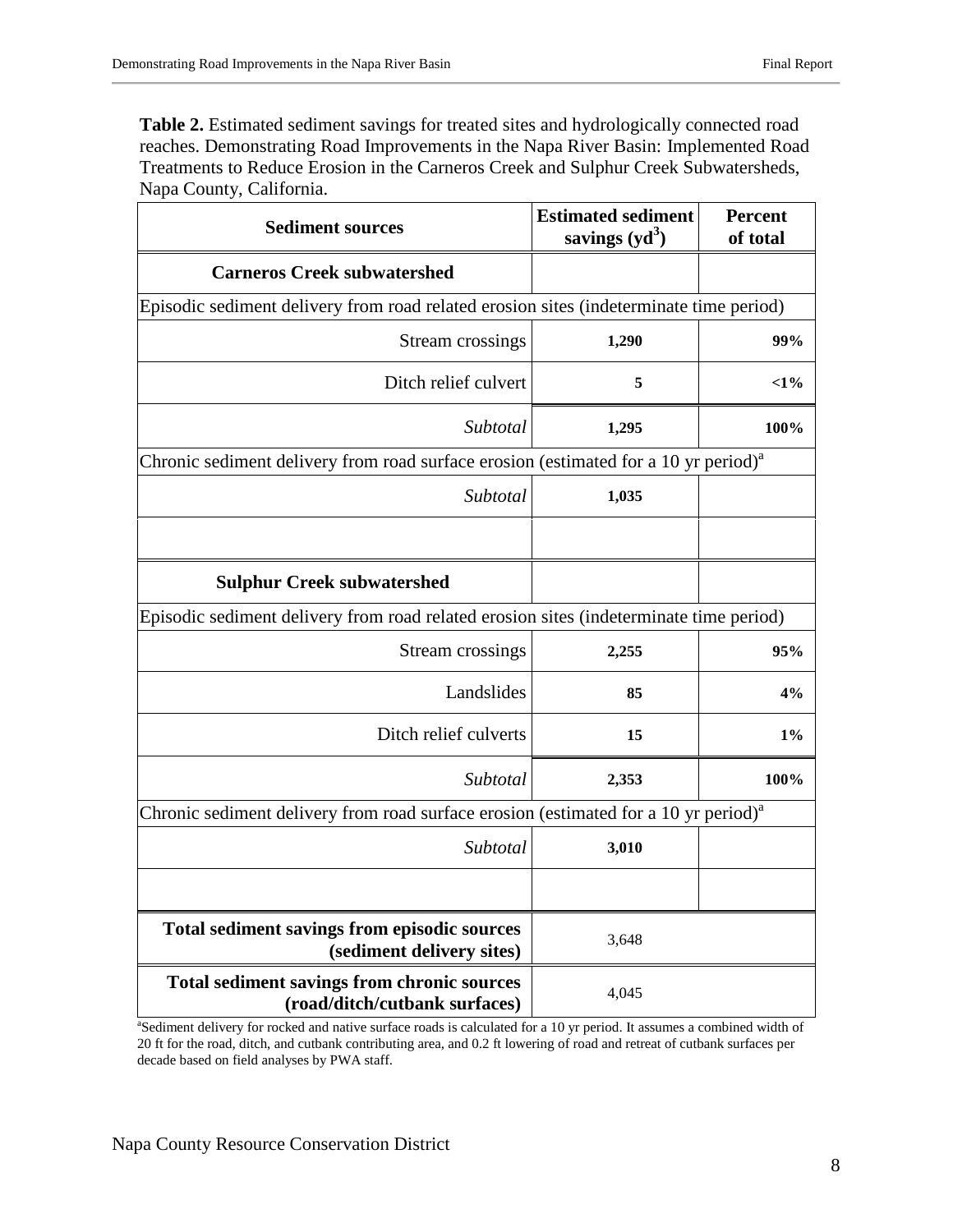Table 3 lists the as-built results for each landownership (treated road length, treatment sites, sediment savings); summaries of treatments implemented in each watershed are listed in Tables 4a and 4b. Detailed treatment prescriptions for individual roads are provided in Appendix B and Appendix C. Pre- and post-implementation photos of select project sites are provided in Appendix D.

**Table 3.** Treated sediment delivery sites and estimated sediment savings per landownership.

| Landowner                          | <b>Treated road</b><br>lengths<br>$(mi)^a$ |              | <b>Treated sediment delivery sites</b> <sup>b</sup> |                                                                |         |                                      | <b>Estimated</b><br>sediment savings<br>$(yd^3)$ |                                                                |                 |
|------------------------------------|--------------------------------------------|--------------|-----------------------------------------------------|----------------------------------------------------------------|---------|--------------------------------------|--------------------------------------------------|----------------------------------------------------------------|-----------------|
|                                    | <b>Upgrade</b><br><b>Decom</b>             | <b>Total</b> |                                                     | <b>Upgraded</b><br>sites                                       |         | <b>Decommissioned</b> Total<br>sites |                                                  | Site-<br>specific<br>$(e$ pisodic $)^c$ (chronic) <sup>d</sup> | Road<br>surface |
| <b>Carneros Creek subwatershed</b> |                                            |              |                                                     |                                                                |         |                                      |                                                  |                                                                |                 |
| Saintsbury                         | 0.91                                       |              | 10<br>0.95<br>sites                                 | SC: #174, 180, 181, 184, 188,<br>193, 196, 197, 500            | 2 sites | $SC:$ #<br>190,                      | 12                                               | 1,195                                                          | 740             |
|                                    | 0.04                                       |              |                                                     | DRC:#183                                                       |         | 200                                  |                                                  |                                                                |                 |
| Artesa <sup>e</sup>                | 0.28<br>$\boldsymbol{0}$                   | 0.28         | $\blacksquare$                                      |                                                                |         |                                      | $\Omega$                                         | $\Omega$                                                       | 220             |
| Hudsonia                           | 0.09<br>$\Omega$                           | 0.09         | 2<br>sites                                          | SC:#202, 203                                                   |         |                                      | 2                                                | 100                                                            | 75              |
| Subtotal                           | 1.28<br>0.04                               | 1.32         |                                                     | 12 sites                                                       | 2 sites |                                      | 14                                               | 1,295                                                          | 1,035           |
| <b>Sulphur Creek subwatershed</b>  |                                            |              |                                                     |                                                                |         |                                      |                                                  |                                                                |                 |
| Cain                               | 1.17                                       | 1.17         |                                                     | SC: #53.1, 54.1, 55.1, 56.1,<br>57.1, 59.1, 98, 99, 159, 1009. |         |                                      | 10                                               | 1,355                                                          | 915             |
|                                    | $\boldsymbol{0}$                           |              | sites                                               |                                                                |         |                                      |                                                  |                                                                |                 |
| Learned-<br>Perry                  | 1.37                                       | 1.37         | 10<br>sites                                         | SC:#64.1, 73, 74, 75, 79, 82,<br>85, 86, 88, 90                |         |                                      |                                                  | 405                                                            | 1,070           |
|                                    | $\overline{0}$                             |              |                                                     |                                                                |         |                                      |                                                  |                                                                |                 |
| Marston                            | 1.17<br>$\boldsymbol{0}$                   | 1.17         | 8<br>sites                                          | SC: #151, 152, 155, 156, 157,<br>LS: #2001<br>DRC: #154, 476   |         |                                      | 8                                                | 475                                                            | 910             |
| Hoffman                            | 0.14<br>$\theta$                           | 0.14         | $\overline{4}$<br>sites                             | SC: #131, 132, 133, 2000                                       |         |                                      | 4                                                | 120                                                            | 115             |
| Subtotal                           | 3.85                                       | 3.85         |                                                     | 32 sites                                                       |         | $\theta$                             |                                                  | 2,355                                                          | 3,010           |
|                                    | $\theta$                                   |              |                                                     |                                                                |         |                                      |                                                  |                                                                |                 |
|                                    | <b>Total</b>                               | 5.17         |                                                     | 44 sites                                                       | 2 sites |                                      | 46                                               | 3,648                                                          | 4,045           |

<sup>a</sup> Includes all hydrologically connected road reaches treated to reduce sediment delivery.

b Abbreviations for sediment delivery sites: SC: stream crossing; LS: Landslide, DRC: ditch relief culvert.

c Episodic sediment savings for road related sites (indeterminate time period)*.*

d Chronic sediment savings from hydrologically connected roads, ditches, and cutbanks (estimated for a 10 yr period).

e Upgrading for Artesa property only included road drainage treatments.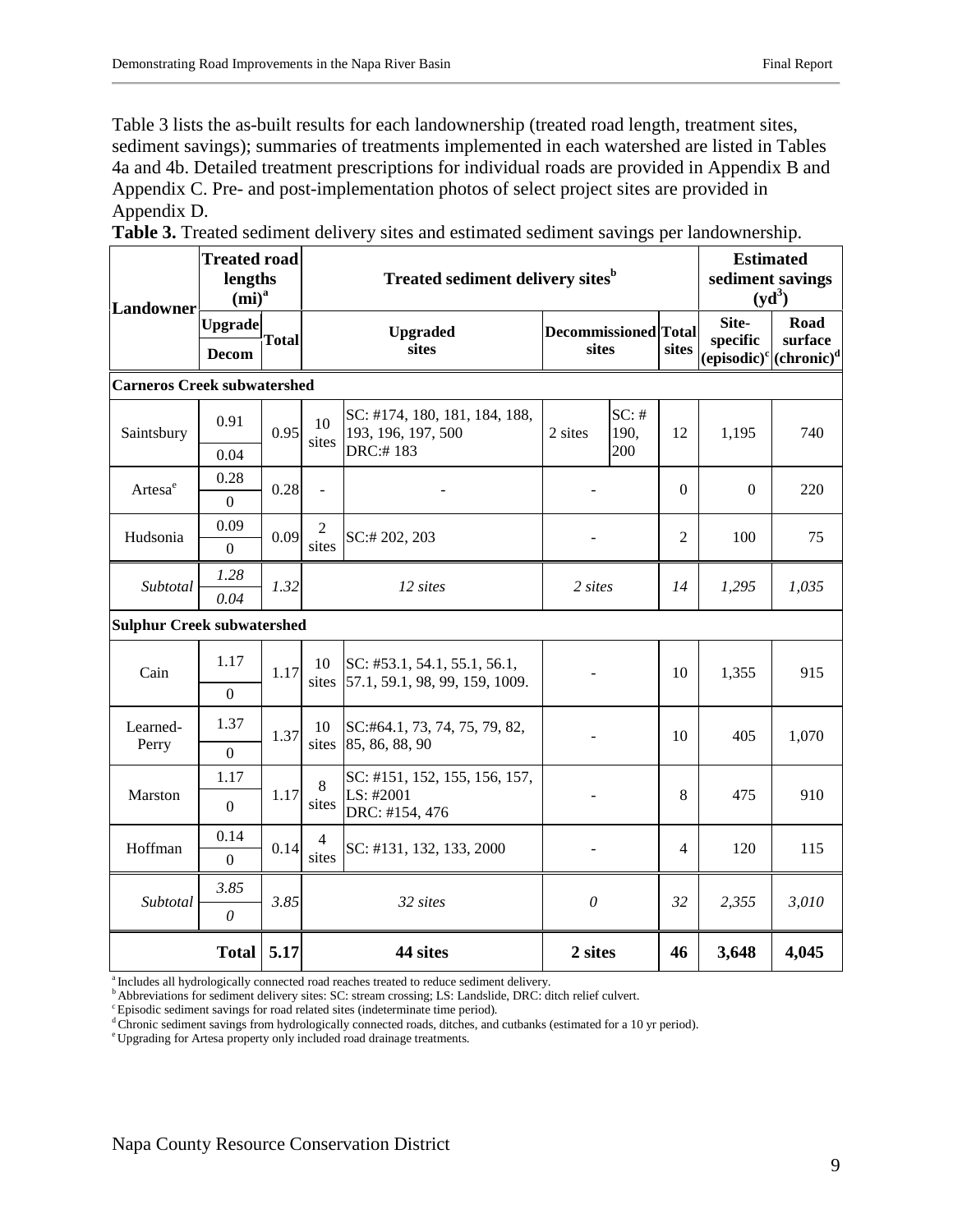Table 4a. **Carneros Creek watershed:** proposed versus as-built (completed) treatments. Carneros Creek and Sulphur Creek Watersheds, Demonstrating Road Improvements in the Napa River Basin: Implemented Road Treatments to Reduce Erosion in the Carneros Creek and Sulphur Creek Subwatersheds, Napa County, California.

|                          |                                               | <b>Treatment type</b>                                 | <b>Proposed</b><br>treatments treatments | As-built              | As-built<br>sites                               |
|--------------------------|-----------------------------------------------|-------------------------------------------------------|------------------------------------------|-----------------------|-------------------------------------------------|
|                          |                                               | Culvert (replace)                                     | 3                                        | 3                     | #180, 184, 188                                  |
|                          |                                               | Culvert (install)                                     | 1                                        | $\mathbf{1}$          | #500                                            |
|                          |                                               | Culvert (remove)                                      | $\mathbf{1}$                             | 1                     | #200                                            |
|                          | Stream crossing<br>treatments                 | Decommissioned crossing<br>$(yd^3)$ excavated)        | 2 sites<br>982 $yd^3$                    | 2 sites<br>982 $yd^3$ | #190, 200                                       |
| Site-specific treatments |                                               | Wet crossing (install armored<br>fill or rocked ford) | 3                                        | 3                     | #181, 193, 197                                  |
|                          |                                               | Critical dip                                          | 3                                        | $\overline{7}$        | #174, 180, 181, 188, 196,<br>202, 203           |
|                          |                                               | Landslide excavation (yd <sup>3</sup> excavated)      | (Site# 199)<br>$(40 \text{ yd}^3)$       | $\boldsymbol{0}$      |                                                 |
|                          | Other                                         | Rock armor/riprap                                     | $55 \text{ yd}^3$                        | $65 \text{ yd}^3$     | #180, 181, 193, 197                             |
|                          |                                               | Excavate soil                                         | $1,469 \text{ yd}^3$                     | $1,469 \text{ yd}^3$  | #181, 190, 193, 197, 200,<br>500                |
|                          |                                               | Mulch area (spread straw/mulch)                       | 29,600 $\text{ft}^2$                     |                       | 29,600 ft <sup>2</sup> #180, 184, 188, 190, 200 |
|                          | Road drainage                                 | Ditch relief culvert (install)                        | 1                                        | $\boldsymbol{0}$      |                                                 |
|                          |                                               | Ditch relief culvert (clean inlet)                    | $\mathbf{1}$                             | 1                     |                                                 |
|                          | structures                                    | Ditch relief culvert (armor outlet)                   | 1                                        | $\mathbf{1}$          | $\overline{\phantom{0}}$                        |
|                          |                                               | Rolling dip (construct)                               | 19                                       | 23                    |                                                 |
|                          |                                               | Rocked dip                                            | $\overline{0}$                           | 1                     |                                                 |
|                          |                                               | Cross-road drain                                      | $\overline{2}$                           | $\overline{2}$        | $\overline{\phantom{a}}$                        |
| Road surface treatments  | reatments<br>$\operatorname{Shaping}$<br>Road | Outslope road and remove ditch                        | 240 ft                                   | $1,140$ ft            |                                                 |
|                          | Other                                         | Road rock (for road surfaces)                         | $155 \text{ yd}^3$                       | $160 \text{ yd}^3$    |                                                 |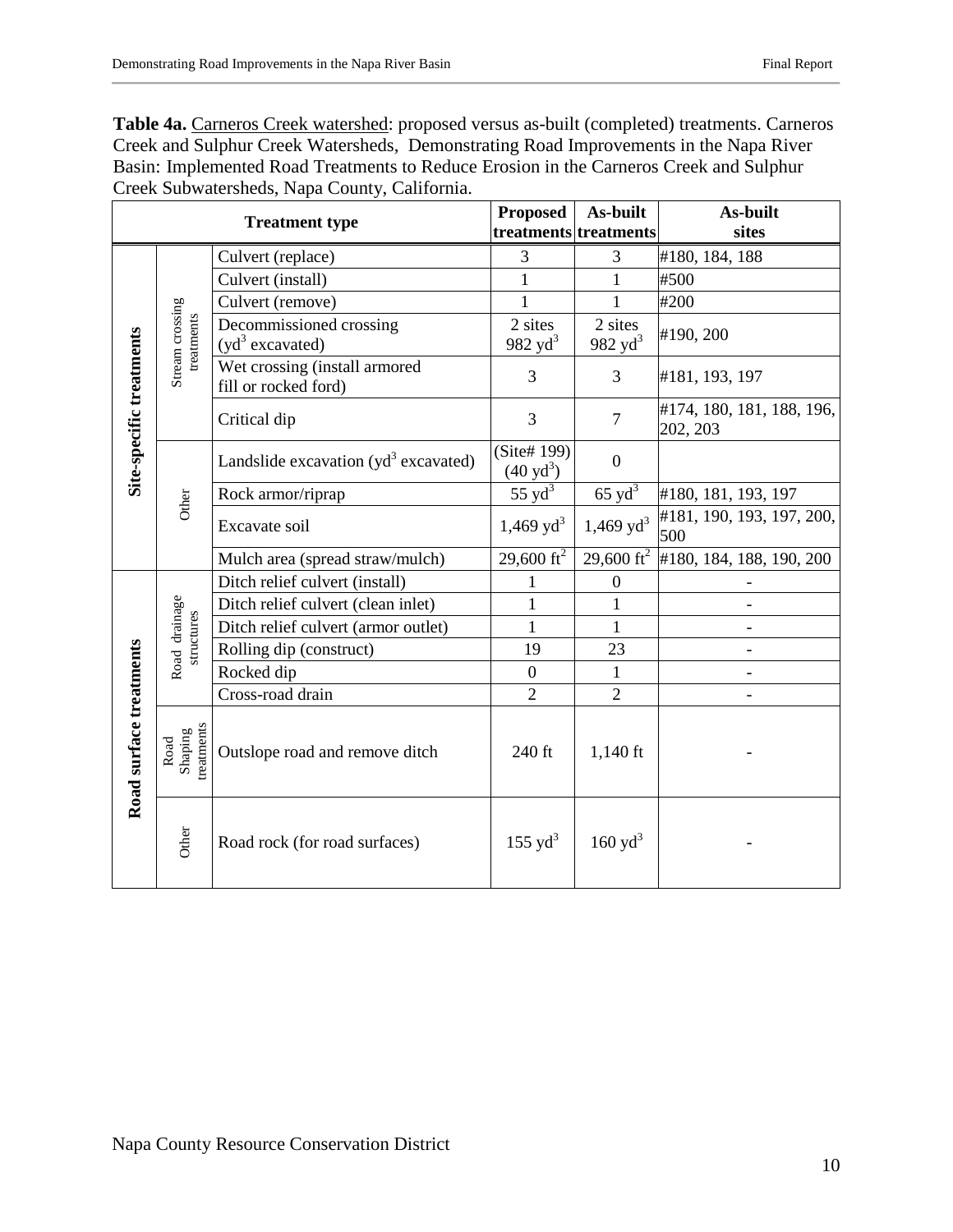**Table 4b.** Sulphur Creek watershed: proposed versus as-built (completed) treatments. Carneros Creek and Sulphur Creek Watersheds, Demonstrating Road Improvements in the Napa River Basin: Implemented Road Treatments to Reduce Erosion in the Carneros Creek and Sulphur Creek Subwatersheds, Napa County, California.

|                          |                                     | <b>Treatment type</b>                        | <b>Proposed</b>        | As-built                | As-built                                                                                                 |
|--------------------------|-------------------------------------|----------------------------------------------|------------------------|-------------------------|----------------------------------------------------------------------------------------------------------|
|                          |                                     |                                              |                        | treatments treatments   | sites                                                                                                    |
|                          |                                     | Culvert (replace)                            | 11                     | 10                      | #54.1, 55.1, 99, 131,<br>132, 133, 151, 152, 159,<br>1009                                                |
|                          |                                     | Culvert (clean/clear)                        | $\overline{2}$         | $\overline{2}$          | #68,74                                                                                                   |
|                          | Stream crossing<br>treatments       | Flared inlet on crossing culvert             | $\mathbf{1}$           | $\overline{2}$          | #99, 2000                                                                                                |
|                          |                                     | Trash rack                                   | 9                      | 9                       | #54.1, 55.1, 64.1, 98,<br>133, 151, 152, 159, 2000                                                       |
|                          |                                     | Wet crossing (install armored fill)          | $\overline{2}$         | $\mathbf{1}$            | #157                                                                                                     |
| Site-specific treatments |                                     | Critical dip                                 | 22                     | 20                      | #53.1, 54.1, 55.1, 57.1,<br>67, 73, 74, 79, 82, 85,<br>86, 88, 90, 131, 132,<br>133, 152, 155, 156, 1009 |
|                          |                                     | Landslide excavation $(yd^3)$ excavated)     | $170 \text{ yd}^3$     | $170 \text{ yd}^3$      | #2001                                                                                                    |
|                          |                                     | Rock armor/riprap                            | 145 $yd^3$             | $125 \text{ yd}^3$      | #54.1, 55.1, 157, 159,<br>1009                                                                           |
|                          | Other                               | Excavate soil                                | $275 \text{ yd}^3$     | $275 \text{ yd}^3$      | 54.1, 154, 157, 159,<br>1009                                                                             |
|                          |                                     | Mulch area (spread straw/mulch)              | 31,360 ft <sup>2</sup> | 31,360 $\text{ft}^2$    | 54.1, 55.1, 99, 131, 132,<br>133, 151, 152, 154, 159,<br>1009                                            |
|                          | structures<br>drainage<br>Road      | Ditch relief culvert<br>(install or replace) | 7                      | 6                       |                                                                                                          |
|                          |                                     | Rolling dip (construct)                      | 72                     | 69                      |                                                                                                          |
|                          |                                     | Outslope road and remove ditch               | $2,255$ ft             | $2,245$ ft              |                                                                                                          |
|                          | reatments<br>$\sin\!\alpha$<br>Road | Crown road                                   | $1,145$ ft             | $1,145$ ft              |                                                                                                          |
|                          |                                     | Berm (remove)                                | $1,030$ ft             | $1,080$ ft              |                                                                                                          |
|                          |                                     | Ditch (clean or cut)                         | 430 ft                 | 350 ft                  |                                                                                                          |
| Road surface treatments  | Other                               | Road rock (for road surfaces)                | $1,165 \text{ yd}^3$   | $1,044$ yd <sup>3</sup> |                                                                                                          |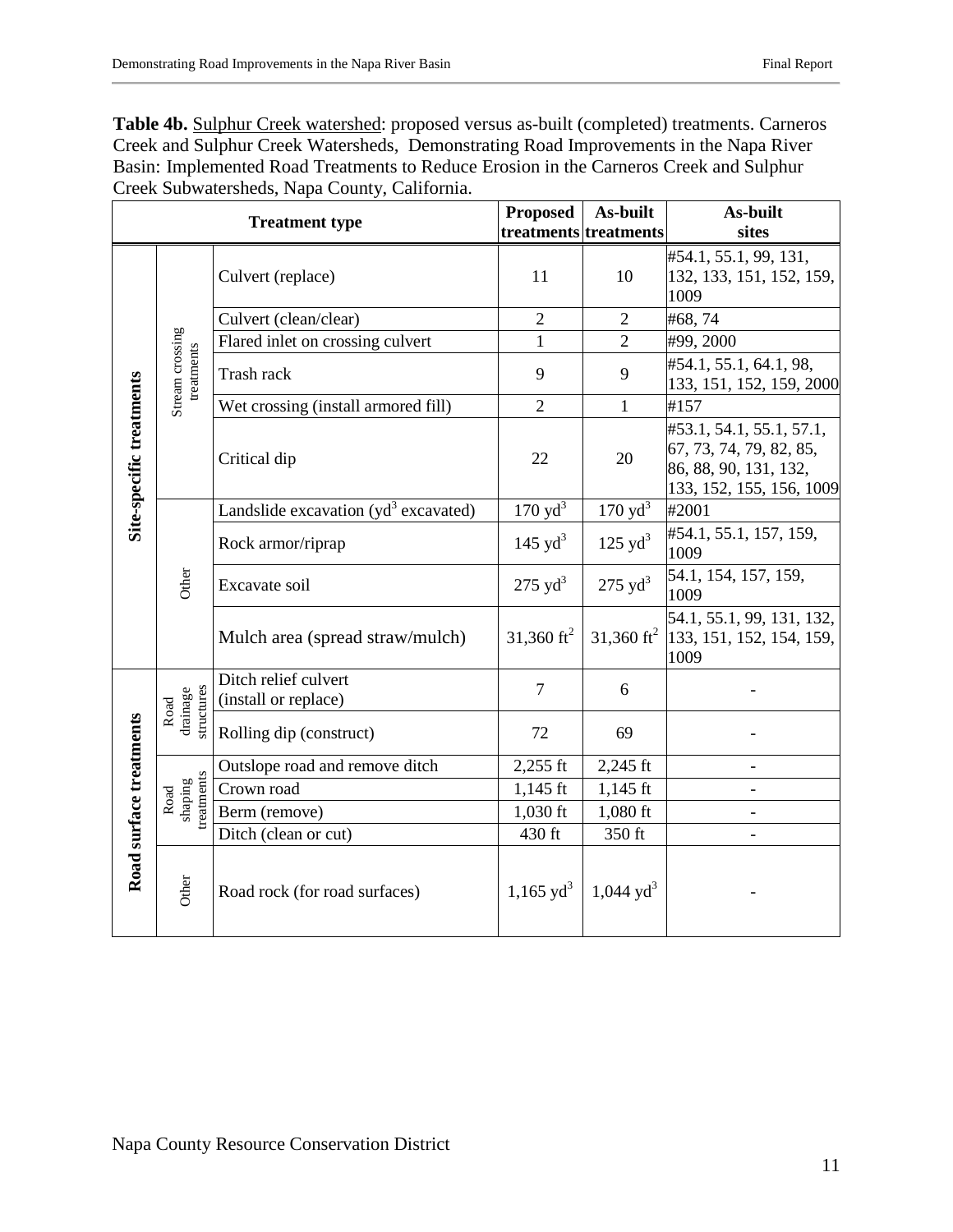#### *Implementation Results by Landownership in the Carneros Creek Subwatershed*

In the Carneros Creek subwatershed, PWA supervised treatment of 8 roads on 3 different properties for a total of 1.32 mi (Maps 2-4; Tables 3, 4a; Appendixes B, D). Seven of the roads were upgraded, and the Inner George Road on the Saintsbury property was decommissioned. None of the sites or road reaches in the Carneros Creek project area was unusually complex or problematic to treat.

#### *Saintsbury property*

PWA supervised erosion control and erosion prevention treatments for 5 roads totaling 0.95 mi on the Saintsbury property: 723 Road, Electric Avenue, Hammer Road, Inner George Road, and Reservoir High Road (Map 2; Table 3, 4a; Appendix B; Appendix D, photo sets 1-3). The 723 Road is the main access road for the property. Electric Avenue provides access to PG&E power lines and the adjacent property to the east. Hammer road provides access from the 723 Road to a northern pasture area. The Inner George road parallels the 723 Road and was therefore deemed unnecessary for treatment by the landowner.

Treated sediment delivery sites on the Saintsbury property included 13 stream crossings and 1 ditch relief culvert. All sites were upgraded with the exception of stream crossing sites #190 (723 Road) and #200 (Inner George Road). Upgrading treatments included installing 1 culvert, replacing 3 culverts, and constructing 3 wet crossings. One landslide excavation (site #199) was originally proposed but not implemented because of concerns that earthmoving could lead to greater destabilization and failure at the site. The estimated long-term sediment savings as a result of treating roads on the Saintsbury property is 1,195  $yd^3$  for the 12 treatment sites, plus 740  $yd^3$  per decade for the treated road, ditch, and cutbank surfaces.

#### *Artesa property*

PWA supervised the construction of road drainage treatments along 2 roads totaling 0.28 mi on the Artesa property (Map 3; Tables 3, 4a; Appendix B; Appendix D, photo set 4). None of the sediment delivery sites on the property were treated because they did not meet the high/high-moderate treatment immediacy criteria. The estimated sediment savings per decade as a result of treating roads on the Artesa property is 220  $yd^3$ .

#### *Hudsonia property*

PWA supervised treatment for 2 stream crossings as well as road drainage treatments totaling 0.09 mi along Buckeye Lane on the Hudsonia property (Map 4, Tables 3, 4a; Appendix B). The stream crossings were treated by installing critical dips on their lower hingelines to prevent stream diversion should the culverts become plugged or unable to fully transport flow. The estimated long-term sediment savings as a result of completing on the Hudsonia property is  $100 \text{ yd}^3$  for the 2 treatment sites, plus  $75 \text{ yd}^3$  per decade for the treated road, ditch, and cutbank surfaces.

#### *Implementation Results by Landownership in the Sulphur Creek Subwatershed*

In the Sulphur Creek subwatershed PWA supervised treatment of 16 different roads on 4 different properties for a total of 3.85 mi (Maps 5-8; Tables 3, 4b; Appendixes C, D). All of the roads were upgraded. None of the sites or road reaches in the Sulphur Creek project area was unusually complex or problematic to treat.

Napa County Resource Conservation District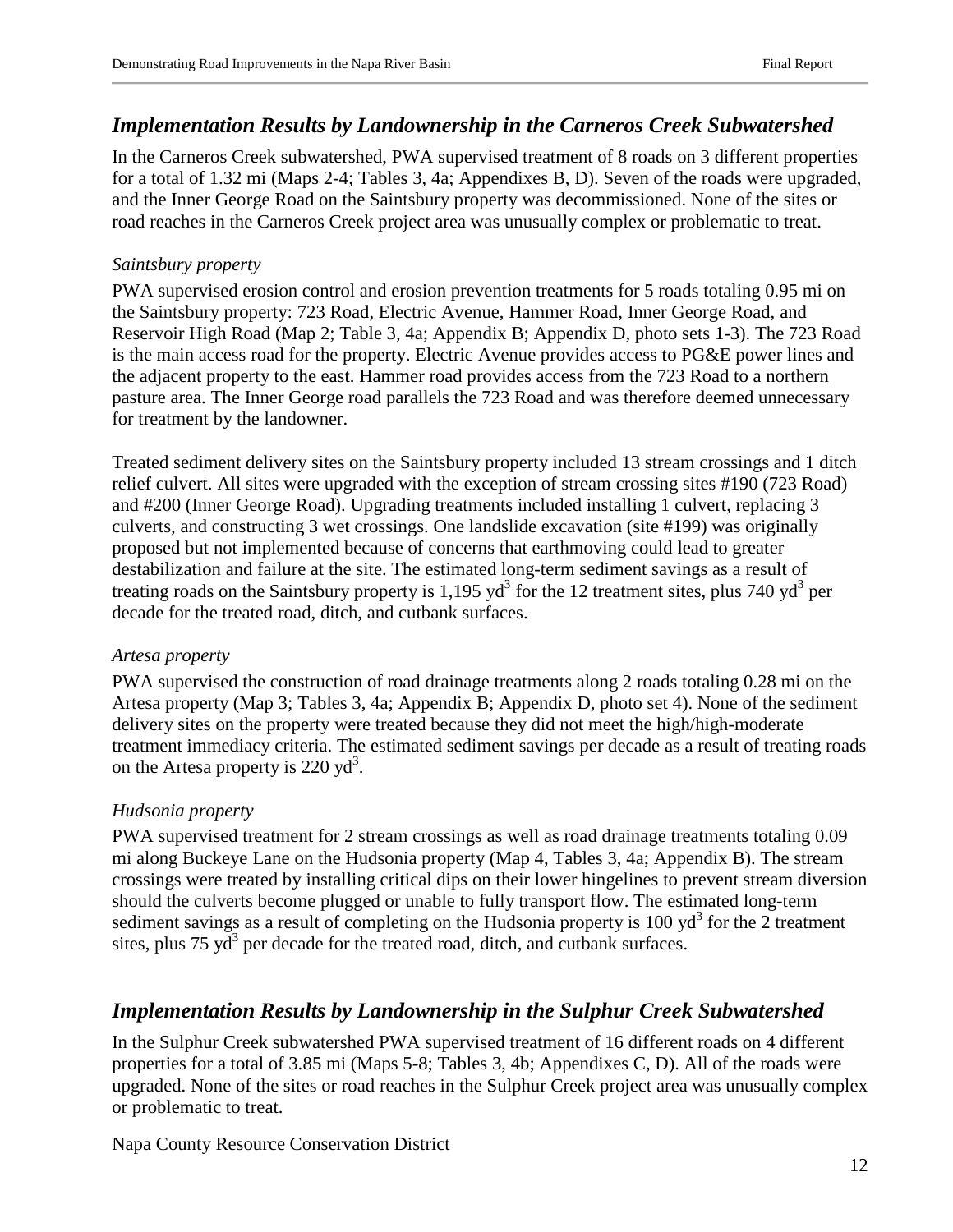#### *Cain property*

PWA supervised erosion control and erosion prevention treatments for 6 roads totaling 1.17 mi on the Cain property: Cabin Road, Cabin Spur 1 Road, Danger Road, P-1 Road, Ridge Top Road, and Vine Road (Map 5; Tables 3, 4b; Appendix C; Appendix D, photo sets 5-7). Cabin Road is the main access road for the property and continues onto the Learned-Perry property. Cabin Spur 1 Road is a short road that connects Cabin Road to a mobile trailer housing area. Danger Road connects Cabin Road to a lower vineyard area and continues onto the Marston property. P-1 Road is a PG&E access road to power line infrastructure. Ridge Top Road begins at Cabin Road, continues along the Napa County/Sonoma County boundary, and onto the Learned -Perry property. Vine Road is a spur road off Cabin Road that provides access to a vineyard area.

An additional road (Diversion Road) on the Cain property was originally proposed for treatment, but the landowner requested that it be excluded from the final project (Appendix C, Table C7). The road reach and 3 culverted crossings drain to an irrigation pond.

The landowner also requested that 2 rolling dips originally planned for Cabin Road not be constructed in favor of constructing additional dips on Danger Road. This was deemed a more prudent plan since surface runoff along Cabin Road flows to a large irrigation pond, and the rolling dips would benefit drainage efficiency and drivability for Danger Road.

Treated sediment delivery sites on the Cain property included 10 stream crossings, all of which were upgraded. Upgrading treatments included replacing 5 culverts, installing 4 trash racks, and constructing 4 critical dips. The estimated long-term sediment savings as a result of treating roads on the Cain property is 1,355 yd<sup>3</sup> for the 10 stream crossings, plus 915 yd<sup>3</sup> per decade for the treated road, ditch, and cutbank surfaces.

#### *Learned-Perry property*

PWA supervised erosion control and erosion prevention treatments for 3 roads totaling 1.37 mi on the Cain property: Cabin Road, Ridge/Cabin Tie Road, and the Ridge Road (Map 6, Tables 3, 4b; Appendix C). Cabin Road is a continuation of the road by the same name on the Cain property, and is the main access road for the Learned-Perry property. Ridge/Cabin Tie Road is a short spur road connecting Cabin Road to Ridge Road. Ridge Road likewise is a continuation of the county boundary road on the Cain property.

Treated sediment delivery sites on the Learned/Perry property included 10 stream crossings, all of which were upgraded. Upgrading treatments included constructing 9 critical dips at stream crossings and installing 1 trash rack. In addition, 1 stream crossing had been upgraded with an 18 in. culvert by the landowner since the original assessment. The estimated long-term sediment savings as a result of treating roads on the Learned-Perry property is 405  $yd^3$  for the 10 treatment sites, plus 1,070  $yd^3$ per decade for the treated road, ditch, and cutbank surfaces.

#### *Marston property*

PWA supervised erosion control and erosion prevention treatments for 4 roads totaling 1.17 mi on the Marston property: Danger Spur 1 Road, Danger Road, Marston Loop Road, N.A. Younger Lane (Map 7; Tables 3, 4b; Appendix C; Appendix D, photo set 8). Danger Spur 1 Road is a PG&E access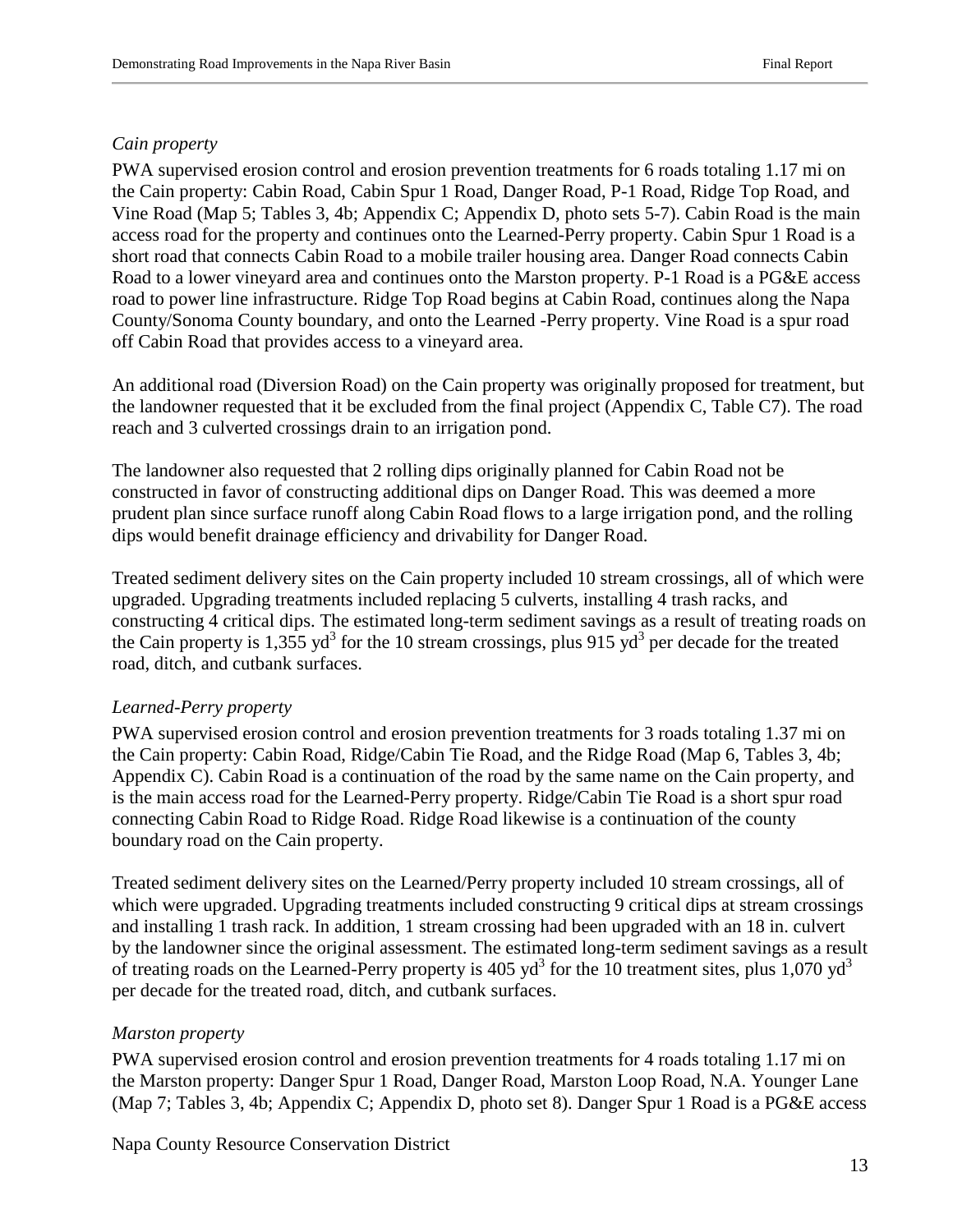road to power line infrastructure. Danger Road is a continuation from the Cain property, leads to a residential section of the property. Marston Loop Road is the main truck access road for the vineyards on the property. N.A. Younger Land is a private driveway off Marston Loop Road.

Treated sediment delivery sites on the Marston property included 5 stream crossings, 1 landslide, and 2 DRCs. All sites were upgraded. Upgrade treatments included replacing 2 culverts at stream crossings, installing 2 trash racks, constructing a wet crossing, and constructing 2 critical dips. The estimated long-term sediment savings as a result of treating roads on the Marston property is 475 yd<sup>3</sup> for the 8 treatment sites, plus  $910 \text{ yd}^3$  per decade for the treated road, ditch, and cutbank surfaces.

Treating landslide site #2001 involved excavating road fill and overburden material from the top of a larger, deep-seated feature. The purpose of treating this site was to enhance stability of the road by diverting surface water away from the slide area and unloading material from the crown of the slide. Material excavated from the top of the slide was spread out along Marston Loop Road and used for road shaping. None of the planned efforts were intended to stabilize the larger feature, or eliminate the need for long-term road maintenance at this locality which will continue to be required because of the topography and dimensions of the natural landslide.

#### *Hoffman property*

PWA supervised erosion control and erosion prevention treatments along the 0.14 mi long Sulphur Spring Spur 1 Road on the Hoffman property (Map 8; Tables 3, 4b; Appendix C; Appendix D, photo set 9). This road serves as an access road for water tanks and a septic leach field for the property.

Treated sediment delivery sites on the Hoffman property include 4 stream crossings, all of which were upgraded. Upgrading treatments include replacing 3 culverts, installing 2 trash racks, installing a flared inlet to a culvert, and constructing 3 critical dips. The estimated long-term sediment savings as a result of treating Sulphur Spring Spur 1 Road is 120  $yd^3$  for the 4 treatment sites, plus 115  $yd^3$ per decade for the treated road, ditch, and cutbank surfaces.

Originally an additional road (Sulphur Springs Spur 2 Road) was designated for treatments, but an updated assessment showed that the road is currently unused and overgrown, and that the 2 small crossings on the road were stable enough to not require treatment (Appendix C, Table C16).

### **7. Outreach and Public Awareness**

To ensure successful implementation of road improvements, NCRCD used several strategies to make participating landowners aware of the project's goals, methods, and results. Prior to implementation of road improvements, NCRCD and its technical consultant, PWA, held several onsite one-on-one meetings with landowners to describe the erosion potential of their roads, why certain road lengths or stream crossings had high priority for treatment, and what the treatments would entail. NCRCD and PWA also held meetings with the landowners as a group, to explain the required landowner agreements, funding, and timing of implementation. During implementation, NCRCD sent landowners email updates describing the progress of construction. Several landowners chose to meet with project staff on site during construction. Since implementation, NCRCD and PWA have held additional field meetings with landowners to explain adjustments that landowners should expect and examine the response of road improvements to storms. After the completion of the

Napa County Resource Conservation District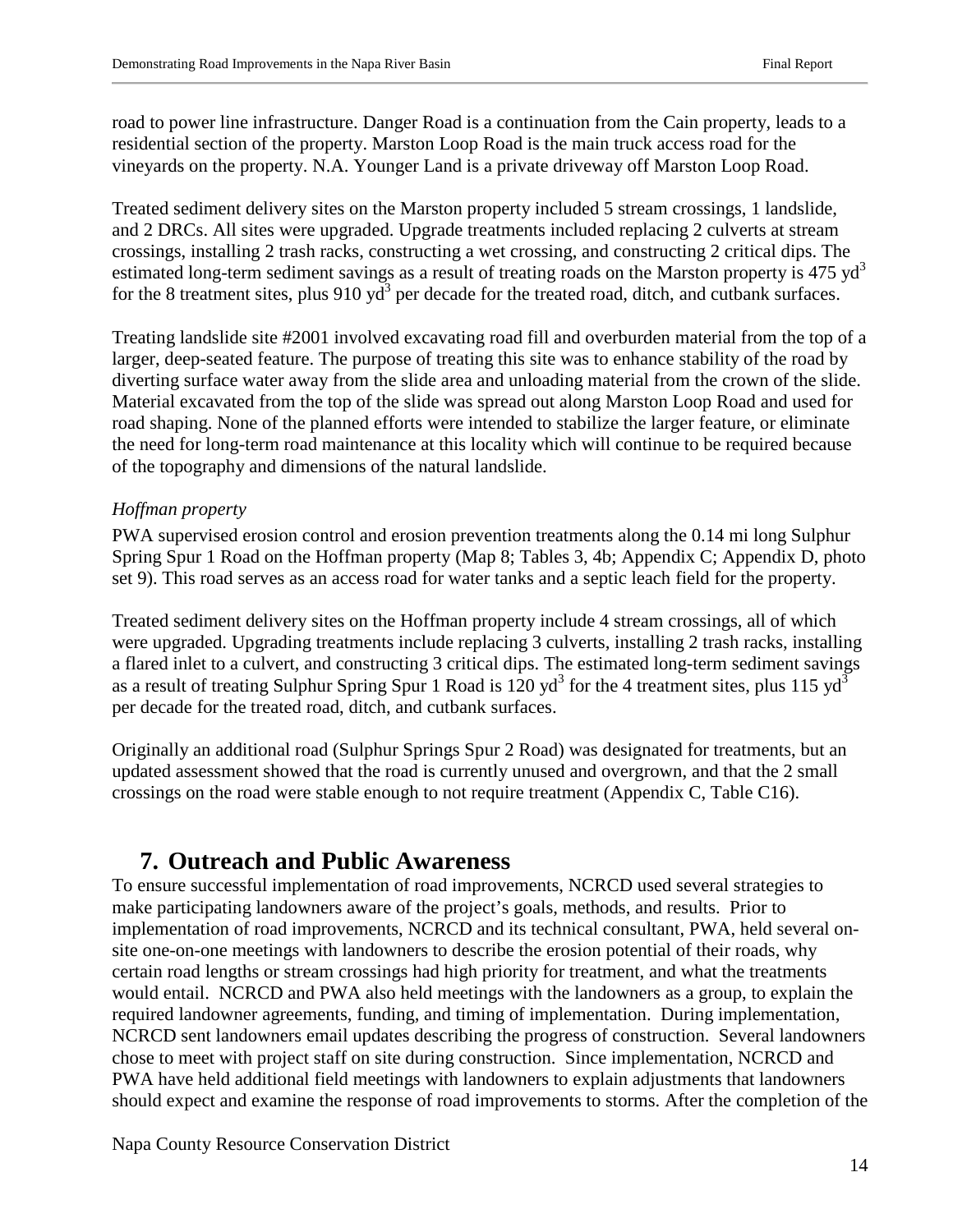2010 implementation work, NCRCD coordinated a workshop and celebration to showcase the completed road improvements. The purpose of the event was to describe the work completed as part of the stewardship efforts in Carneros and Sulphur Creeks, as well as to demonstrate what properly shaped and culverted roads look like on the landscape. This event was attended by landowners in both watersheds in which work was conducted, as well as a landowners who will participate in a road improvement implementation project in 2011. Additionally, this event was attended by staff from funding agencies, NRCS, the Napa County Planning Department, and the offices of local elected officials.

NCRCD presented the project to the general public through articles in the Napa Register, the Farm Bureau newsletter, and the RCD's newsletters, and formal oral presentations at local resource agency board meetings (RCD board meeting, Watershed Information Center & Conservancy board meeting, Flood Control District board meeting). Road improvements and an associated dam removal project on one property in the Carneros Creek watershed has led to a revegetation project in which hundreds of community members have participated. Before working on revegetation tasks, each volunteer receives a brief presentation about road related erosion and strategies for road improvements.

NCRCD incorporated proper road design, erosion control, and erosion prevention treatments into its ongoing watershed education program. NCRCD developed a brochure describing road-related erosion, and distributes it at all events that NCRCD tables (e.g. Napa Earth Day, Napa River Festival, Viticulture Fair). Additionally, NCRCD developed a field guide to road-related erosion that has been used on tours of road treatment sites.

### **8. Building from Project Successes and Lessons**

NCRCD is building from the success of this sediment reduction project by 1) leveraging the funding obtained from SWRCB for this project to obtain additional funding to implement planned road improvements in the Heath Creek watershed and 2) leveraging the experience obtained in the planning and implementation phases of work in the Carneros and Sulphur Creek watersheds to assess, plan, and implement similar road improvements in other watersheds throughout Napa County. Both efforts will support NCRCD's multifaceted approach of assisting Napa County with sediment TMDL compliance. NCRCD is promoting compliance through outreach, erosion assessments, assistance with project planning and permitting, and implementation of erosion reduction measures.

NCRCD has already secured funding (over \$200,000) from CDFG and Napa County Measure A to implement road improvements along over four miles of roads in the Heath Canyon watershed in 2011. These road improvements are expected to prevent approximately 5,000 cubic yards of sediment from entering Heath Creek in the next ten years.

NCRCD also secured funding from EPA (through the San Francisco Estuary Project, in 2010) to continue working with rural landowners on sediment reduction and sediment TMDL compliance. As part of the project, NCRCD will work with the newly formed Napa County Livestock Council and Napa County Horse Council and will engage other rural residential landowners, many of whom also own large parcels with rural roads.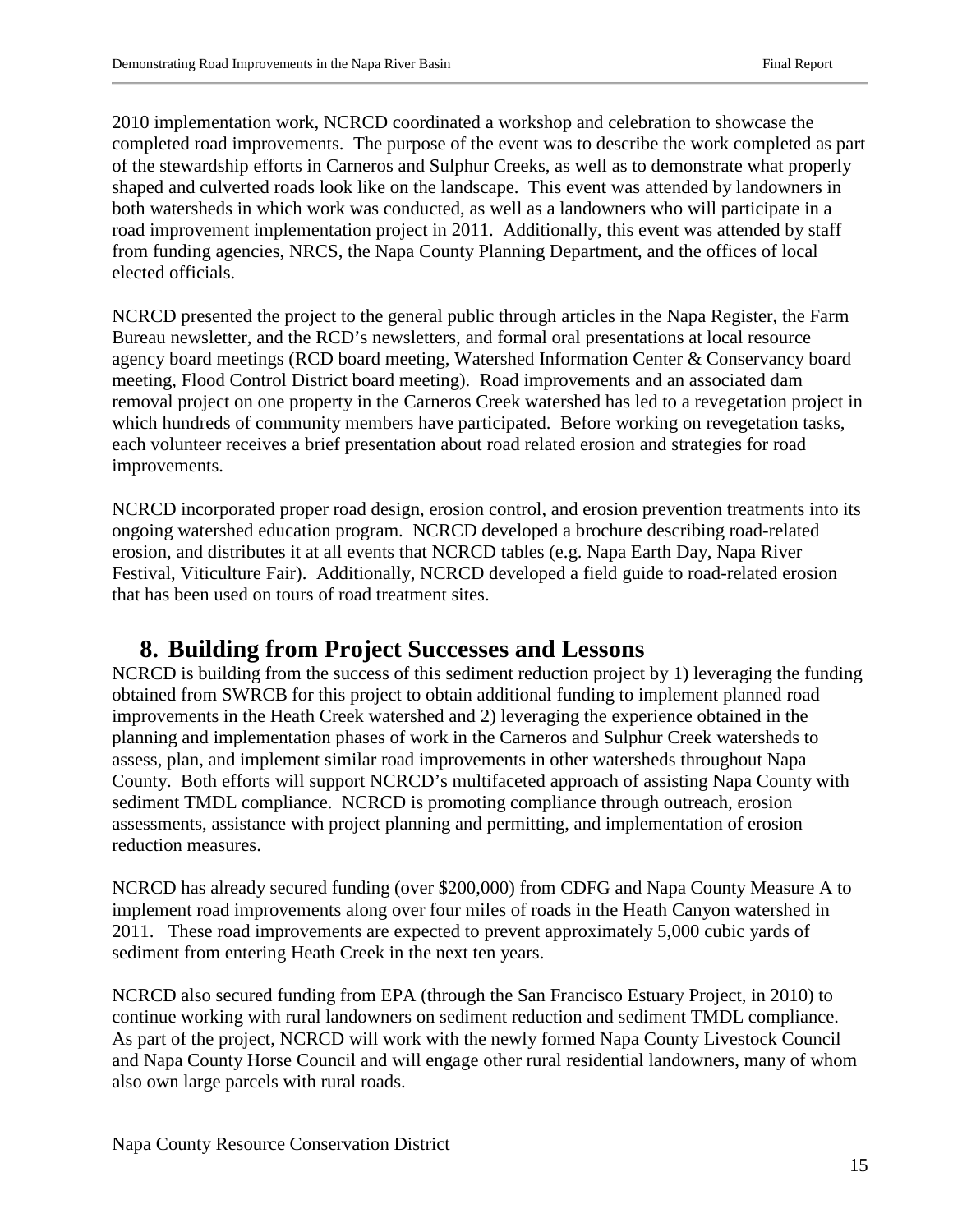The proposed project will include:

- Workshops and field tours for local road maintenance crews will be held in cooperation with the Napa County Stormwater Management Program with a focus on management measures and maintenance programs to reduce sediment delivery from public roads to local waterways (additional topics related to other limiting factors, such as fish passage, will also be addressed as appropriate)
- Workshops and field tours for local confined animal facilities will be held in cooperation with Napa County Livestock Council with a focus on management measures to reduce pathogen delivery to local waterways and best management practices to promote healthy riparian corridors
- RCD will work with NRCS and other technical professionals to provide site assessment and planning for interested rural property owners to address road erosion and/or pathogen problems (assessment and planning activities will target watersheds where specific problems/priorities have been identified (e.g., Murphy and Browns Valley Creek for pathogen reduction, priority anadromous fish streams for sediment reduction)
- Priority sites for restoration will be selected based upon criteria including, but not limited to pollution prevention calculations, current rates of pollution loading, and feasibility of treatment.
- RCD will collaborate with Napa County Stormwater Management Program, Napa County Public Works Department, other responsible local agencies and affected stakeholders to evaluate effective means of sustaining TMDL implementation.
- RCD will work with project partners to assess permit and environmental compliance needs for priority projects and to the extent possible will implement additional demonstration projects. Likely projects that would result from this task include: road erosion prevention projects, manure management projects, and riparian restoration/revegetation projects.

As a result of *Demonstrating Road Improvements*, NCRCD learned several lessons related to working with landowners to implement sediment reduction practices on private property. NCRCD will use these lesson to improve the experience of the landowners and the technical consultants in future projects. In the future, NCRCD will require that landowners participate in a field tour of road-related erosion sites and treatment sites so that they have a clear expectation of current conditions and how the finished product is intended to perform. In response to questions from landowners after implementation of this project, NCRCD and PWA are planning to collaborate on production of a brochure or website that describes how roads may adjust after treatments are implemented, and how landowners should respond to such adjustments. This publication will also detail best management practices for road maintenance. NCRCD will ensure that all landowners receive the publication and meet individually with technical team members after roads have been improved.

### **9. List of Items Submitted in Progress Reports**

- 1. PWA Professional Services Agreement and Amendments
- 2. PAEP
- 3. Landowner Outreach Cover Letters
- 4. Right of Entry Agreements
- 5. Heath Canyon Roads Proposal, submitted to CDFG

Napa County Resource Conservation District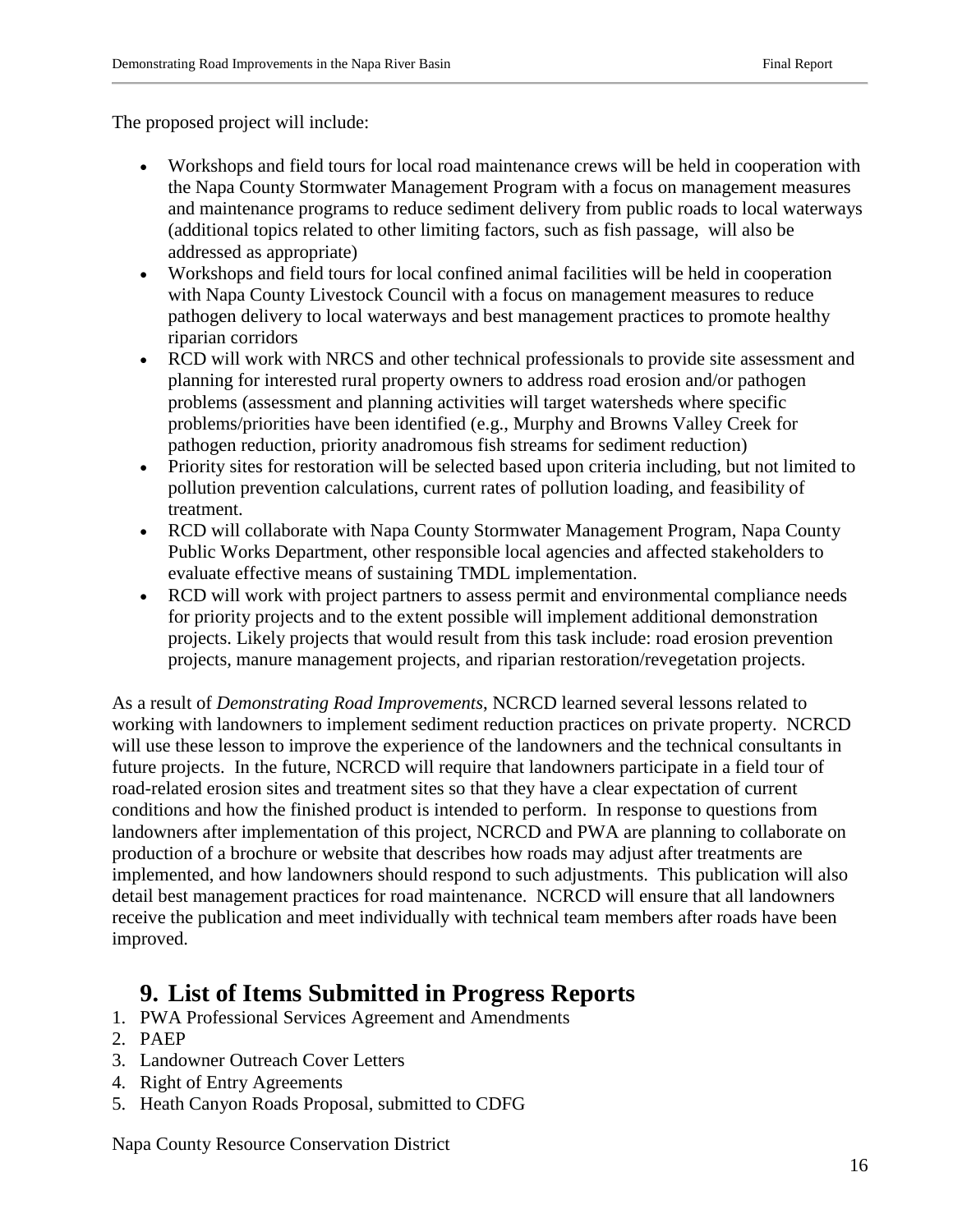- 6. Heath Canyon Fish Barrier Survey (RCD, 2007)
- 7. *Demonstrating Road Improvements in the Napa River Basin:Sulphur Creek Watershed* Poster
- 8. *Demonstrating Road Improvements in the Napa River Basin* Informational Handout
- 9. SWRCB Grant Summary Form
- 10. *Forest and Ranch Roads* DVD (Mendocino RCD)
- 11. *Road Erosion Prevention Plan* for DFG Regional Permit
- 12. Cost tables for Carneros, Sulphur, and Heath Canyon road improvments
- 13. Napa County Public Works Department Meeting Summary January 14, 2008
- 14. Saintsbury ponds aerial photo 2007
- 15. Saintsbury ponds historical photo 1940
- 16. DRAFT Archeological Survey Report (Bill Rich, June 2008)
- 17. CDFG 1602 permit application
- 18. CDFG 2008 Notice of Determination
- 19. CDFG 2008 Mitigated Negative Declaration for the Fisheries Restoration Grants Program
- 20. CDFG Notice to Proceed, 2009 and 2010
- 21. Landowner agreement with Saintsbury, Hudson Vineyards, Artesa, Learned Perry, Marston, Hoffman Institute, Cain
- 22. Extended Phase I Interim Report from Archaeological Survey, from HSU-CICD
- 23. California Red Legged Frog Surveys, Carneros and Sulphur Creek watersheds
- 24. As Built Road Logs from Pacific Watershed Associates
- 25. Bid documents for: Road Improvement Implementation in Sulphur Creek Watershed
- 26. Photomonitoring results from Carneros and Sulphur Creek watershed road improvements, including before and after photos for all treatment sites
- 27. Saintsbury Channel Restoration video
- 28. Poster presented at 2010 Salmonid Restoration Federation Conference describing road improvements project on Saintsbury's property in the Carneros Creek watershed.
- 29. Professional Service Agreement between PWA and Garman Construction Services, Inc. and PWA and Charles Hope Construction
- 30. Summary Project Poster for September 30, 2010 workshop/celebration

# **10. Final Project Costs**

The total actual costs for the project were \$529,948 (Table 5). Total projected costs were \$464,647.

| <b>Cost category</b>                       | 319(h)    | Match <sup>1</sup> | <b>Total</b> |
|--------------------------------------------|-----------|--------------------|--------------|
| <b>NCRCD Personnel Services</b>            | \$46,620  | \$29,064           | \$75,684     |
| <b>Operating Expenses</b>                  | \$652     | \$0                | \$652        |
| Professional and Consultant Services (PWA) | \$92,923  | \$57,339           | \$150,262    |
| Construction                               | \$204,026 | \$99,324           | \$303,350    |
| <b>TOTAL</b>                               | \$344,222 | \$185,727          | \$529,948    |

Table 5. Total project costs.

<sup>1</sup>Sources of match included: landowners, Napa County Measure A, NRCS California Department of Conservation Watershed Coordinator Grant